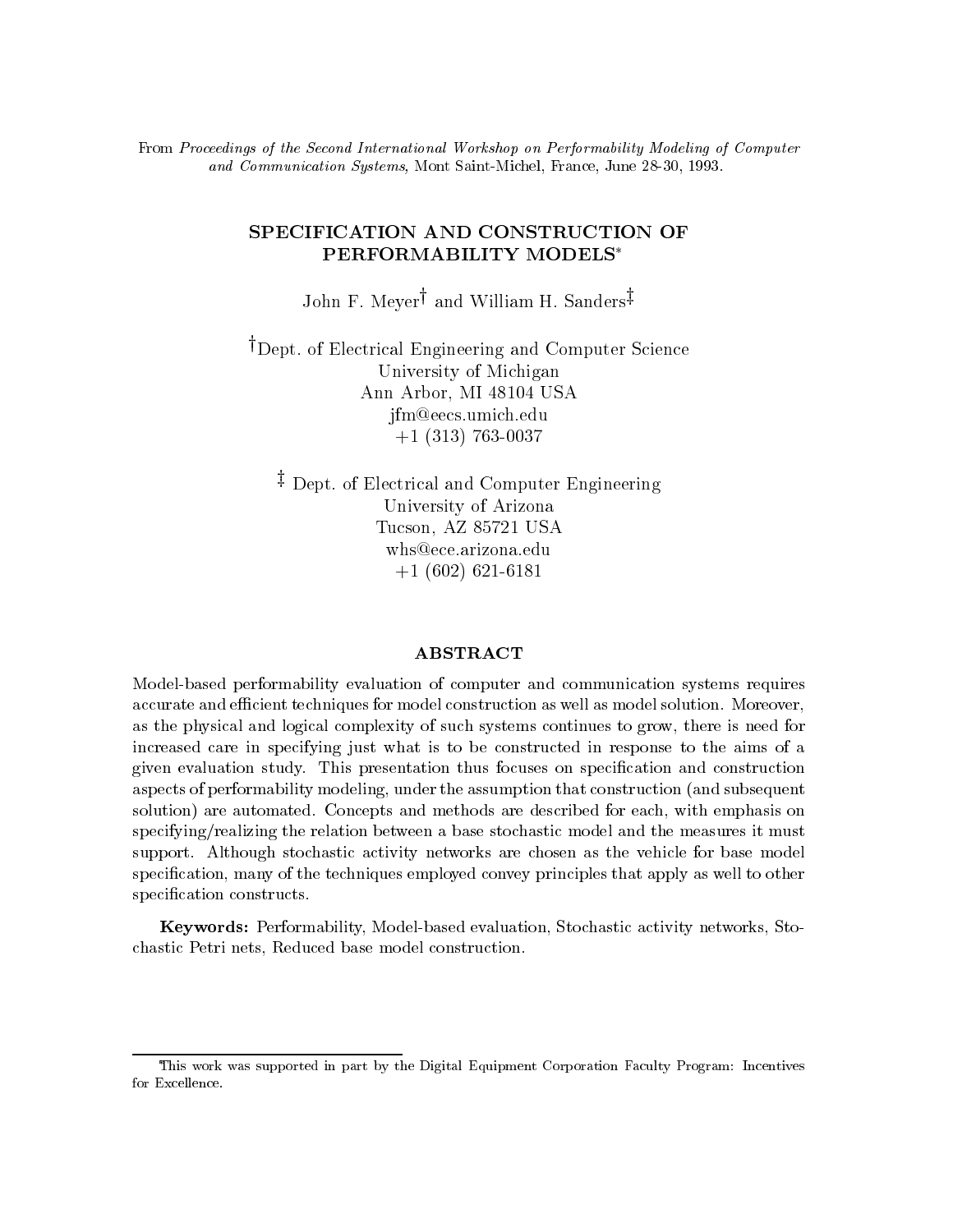#### $\bf{I}$ **Introduction**

The presentation that follows concerns model-based evaluation of computer and communication system performability, with emphasis on how models for this purpose are specied and constructed. Since contemporary systems of this type are seldom autonomous (closed), generally, such modeling efforts must consider the representation of a *total system* composed of:

- 1) An *object system*: The system that is the object of (model-based) evaluation, and
- 2) An environment: Other systems (physical or human) which interact with the object system during its use.

Given an interacting set of physical and human resources, the distinction between 1) and 2) (although often not made explicitly) depends on which subset of resources is being investigated as to its ability to perform. These comprise the object system, which in this context, is often referred to simply as the "system." The environment is then comprised of those remaining resources that interact with the object system to an extent that they affect its performability in some appreciable sense.

Accordingly, the above distinction is actually determined by just what aspects of the total system structure and behavior are to be assessed via the evaluation process. In this regard, the discussion that follows presumes that such evaluation concerns an object system's "quality" (effectiveness) as opposed to its "cost." Given this qualification, we make some further distinctions that conform with current use of terminology in the computing field. With respect to a designated user-oriented or system-oriented service, *performance* usually refers to some aspect of service quality, assuming the system is correct. In other words, quoting [1], performance is generally indicative of  $\cdot$ ... how well a system, assumed to perform correctly, works." (This use is not uniformly adhered to, however, e.g. the recent text by Kant [2] that treats dependability measures as a special class of performance measures.) Performance evaluation and, specifically, model-based evaluation of measures such as throughput, response time, and resource utilization, have long been recognized as important in the context of computer and communication system design. Moreover, in the development of theory and techniques for this purpose, there has been remarkable progress over the past 20 years, particularly with regard to extensions and applications of queueing network models.

Although historically an equally long-lived concern, the need to evaluate effects of incorrectness in this context has received less attention. More specically, we are speaking of incorrect behavior due to either *design faults* (mistakes made by humans or automated tools in the process of specifying, designing, implementing, or modifying a system) or operational faults (physical or human-made faults that subsequently occur during system operation). Both types of faults (see [3] for a more thorough treatment of this distinction) can obviously affect an system's ability to perform in a designated environment.

Certain measures of such ability are based on the generic concept of *dependability*, i.e., that property of a system which allows \reliance to be justiably placed on the the service it delivers" (again see [3]). Measures of dependability thus quantify an object system's ability to perform with respect to some agreed-upon specification of desired service, where a *failure*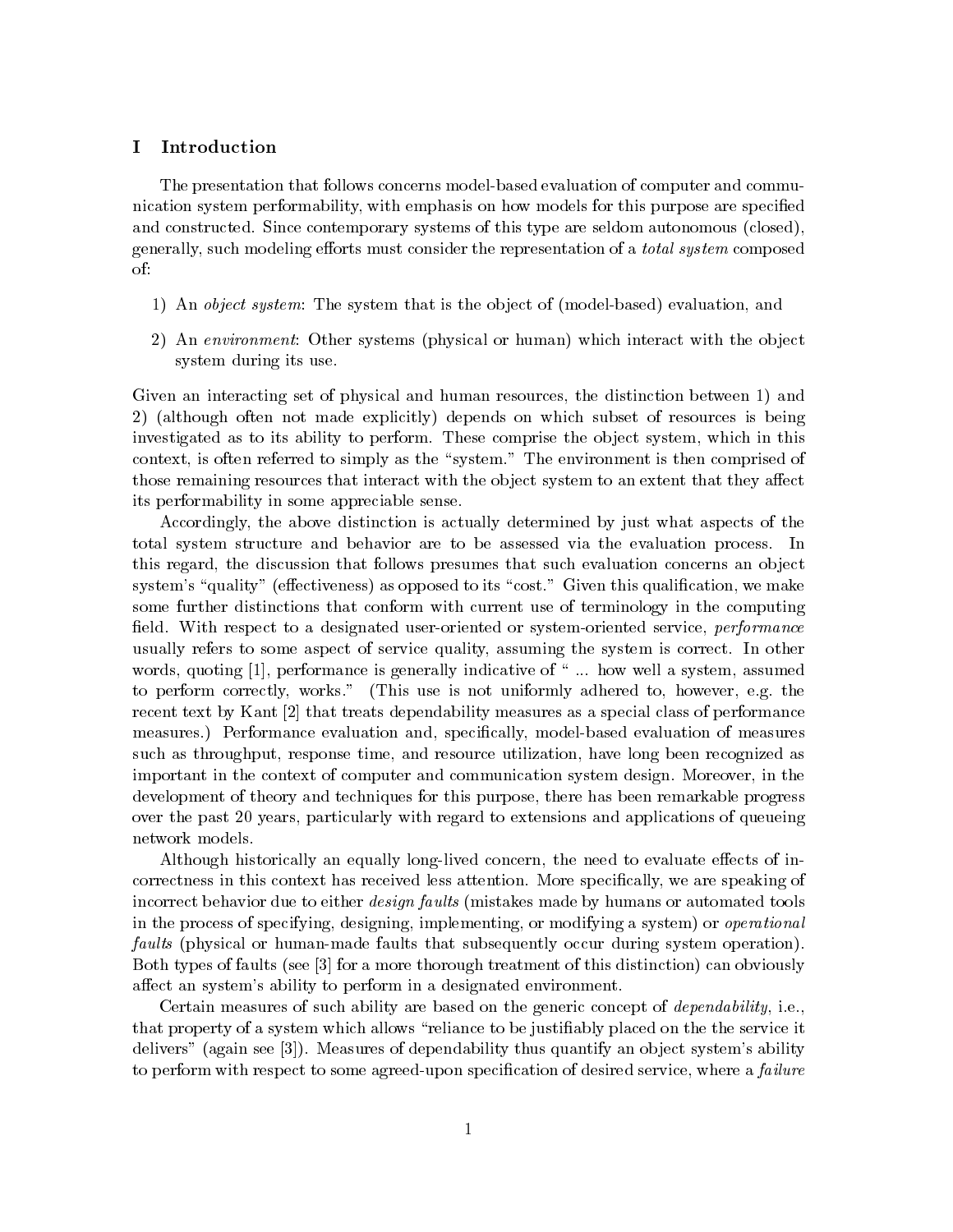of the (object) system occurs when delivered service no longer complies with this specification. Special attributes of dependability are dened according to the nature of failure occurrences and/or their consequences. These include reliability (continuity of failure-free service), availability (readiness to serve), safety (avoidance of catastrophic failures), and security (prevention of failures due to unauthorized access and/or handling of information).

However, if performance is degradable then, as has been well documented in the literature (beginning with  $(4, 5)$ ), measures of *performability* are needed to simultaneously address issues of both performance and dependability. Specifically, with respect to some designated aspect of system quality, a performability measure quantifies how well the object system performs in the presence of faults over a specied period of time. (This includes special cases of a single time instant at one extreme and an unbounded period at the other.) Such measures can thus account for degraded levels of performance which, according to failure criteria, remain satisfactory. They also permit simultaneous (i.e., within the same model) consideration of distinctions among users with respect to how failures and their consequences are perceived.

Given a specification of the measures of interest, a stochastic process or simulation model must represent the object system and environment in sufficient detail to "support" the solution of each. A model with this property is thus referred to as a base model of the total system. In other words, based on its probabilistic nature, one is able to determine the value or values of each specified measure. With regard to the object system, such modeling considerations are fairly well understood. On the other hand, the importance of realistic environment modeling is often underestimated in this regard, particularly when different aspects of the environment have differing effects on various components of the object system. Moreover, if faults are a concern, an environment model needs to account for more than just externally imposed workload, e.g., events such as transient fault occurrences, conditions such as temperature and humidity, and actions of external systems (either physical or human) in effecting fault repair and recovery. In certain cases, it is possible to view the object system as being autonomous (relative to the measures in question). For example, much of traditional structure-based reliability evaluation presumes autonomy of this type, in which case the environment part of the total system model is null. In most contemporary applications, however, the environment is nontrivial. In such cases, its modeling calls for the same kind of care and attention that's typically devoted to the specication and construction of an ob ject system model.

In the evolution of performability evaluation (see  $[6]$ , for example), the initial emphasis was on solution methods (see [7, 8], for example, for good surveys on these methods). However, as a consequence of the above considerations, problems encountered in the speci fication and construction of performability models have become equally challenging from a technical point of view. Increased attention in this regard (see [7, 9] for surveys that address this issue) is also due, in part, to the growing complexity of the systems being evaluated. With this growth, there is greater need to "match" a model to a few measures of interest, rather than attempt construction of a model that can support a host of measures In the analytic case, the latter becomes infeasible due to state space blow-up.

Motivated by the above considerations, the intent of the discussion that follows is to describe what is meant by model "specification" and model "construction" in the context of performability evaluation. The nature of the presentation is tutorial in its style, with the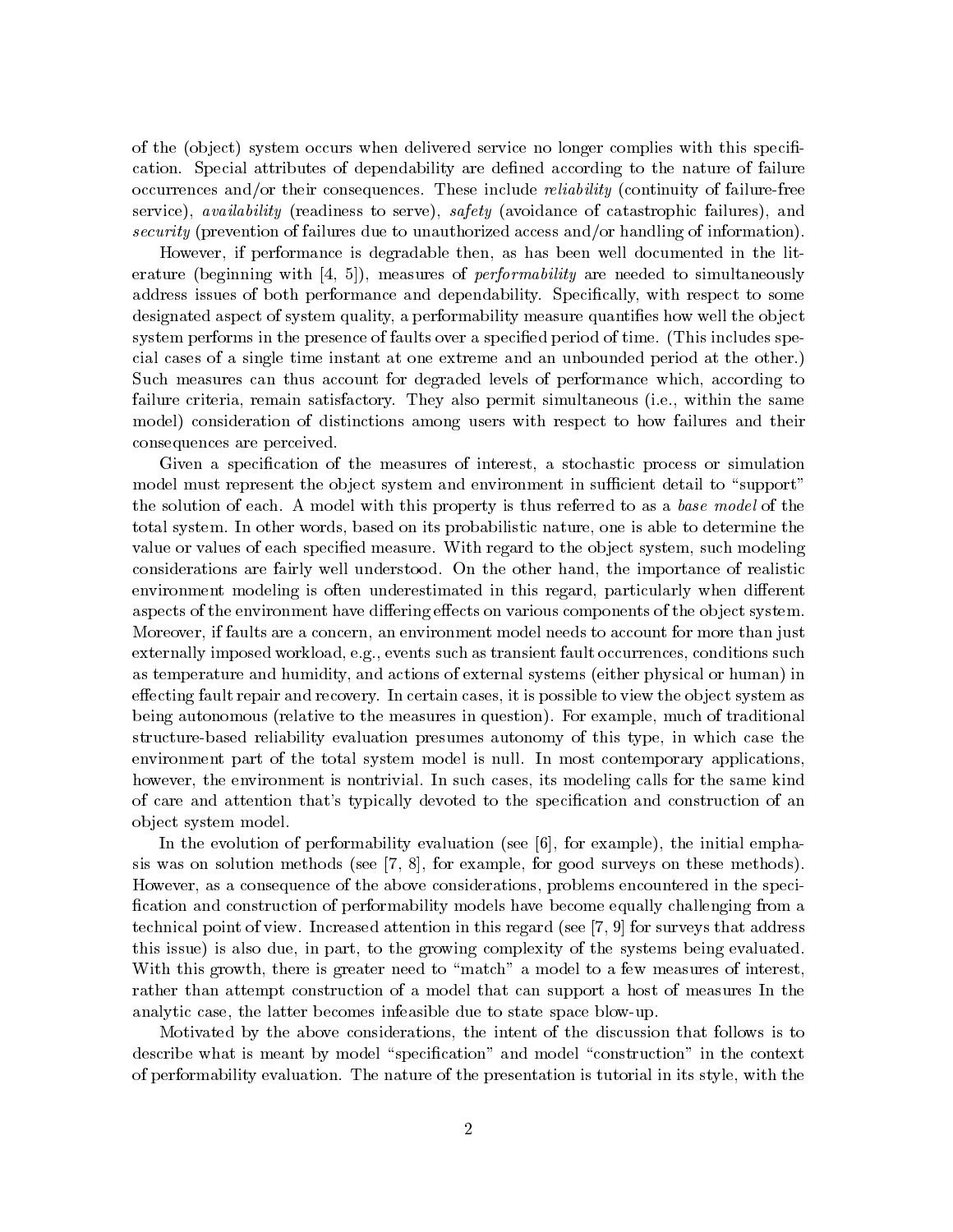hope of providing a better understanding of both endeavors. This is done via descriptions of generally defined concepts and techniques, followed by illustrative, concrete examples that presume the use of stochastic activity networks as a specication method, and the software tool UltraSAN for construction of the models.

Generally, just what distinguishes specification from construction is somewhat arbitrary. In high-level terms, we take the view that model specification (in the "action" sense of this word) provides the "input" needed to construct and solve a model. Model *construction* is then the act of realizing the specified base model (analytic, simulation, or possibly a combination of both types) that, in turn, supports solution of the specied measures. We assume further that specification, in this context, is essentially a human activity, where the  $specific(s)$  are sufficiently familiar with both i) the total system being evaluated and ii) the capabilities of the people and tools responsible for the construction and solution phases. Further, we assume that these phases are realized by a single software tool, thus permitting a more easily defined interface between model specification, on the one hand, and model construction/solution on the other. Although this is admittedly a somewhat specialized form of the general problem, its consideration encompasses most all of the important technical issues that arise in more generally defined settings.

The ensuing discussion is organized accordingly, with Section 2 devoted to performability model specification and Section 3 to the the construction of models so specified. Although performability solution methods lie outside the scope of the discussion, just what is to be solved (by such methods) is an essential part of the specication and must be accounted for during construction. Thus, material in Sections 2 and 3 must rely on certain assumptions regarding solution capability. Section 4 concludes the presentation with a summary and some pointers to applications of the specication and construction methods described herein.

## II Performability Model Specification

A specification of a performability model can be regarded as having three major ingredients, namely

- S1) Specification of what is to be learned about the object system from its (model-based) evaluation, i.e., the performability measures of interest.
- S2) Specification of a stochastic process on which the evaluation is to be based (a base model of the total system).
- S3) Specification of how S2) relates to S1) in a manner that permits the base model (after construction) to indeed support solution of the specied measures.

Moreover, given that the recipient of the above is a model-based evaluation tool, languages used to state S1. S3) must be sufficiently formal to permit their unambiguous interpretation and subsequent automated realization by the tool.

A measure, as this term applies to computer and communication system evaluation, typically refers to some aspect of (object) system quality, e.g., throughput, response time, time to failure, etc. However, just how this aspect is measured (in a probability-theoretic sense) is typically implied by the nature of the model, e.g., a performance measure that's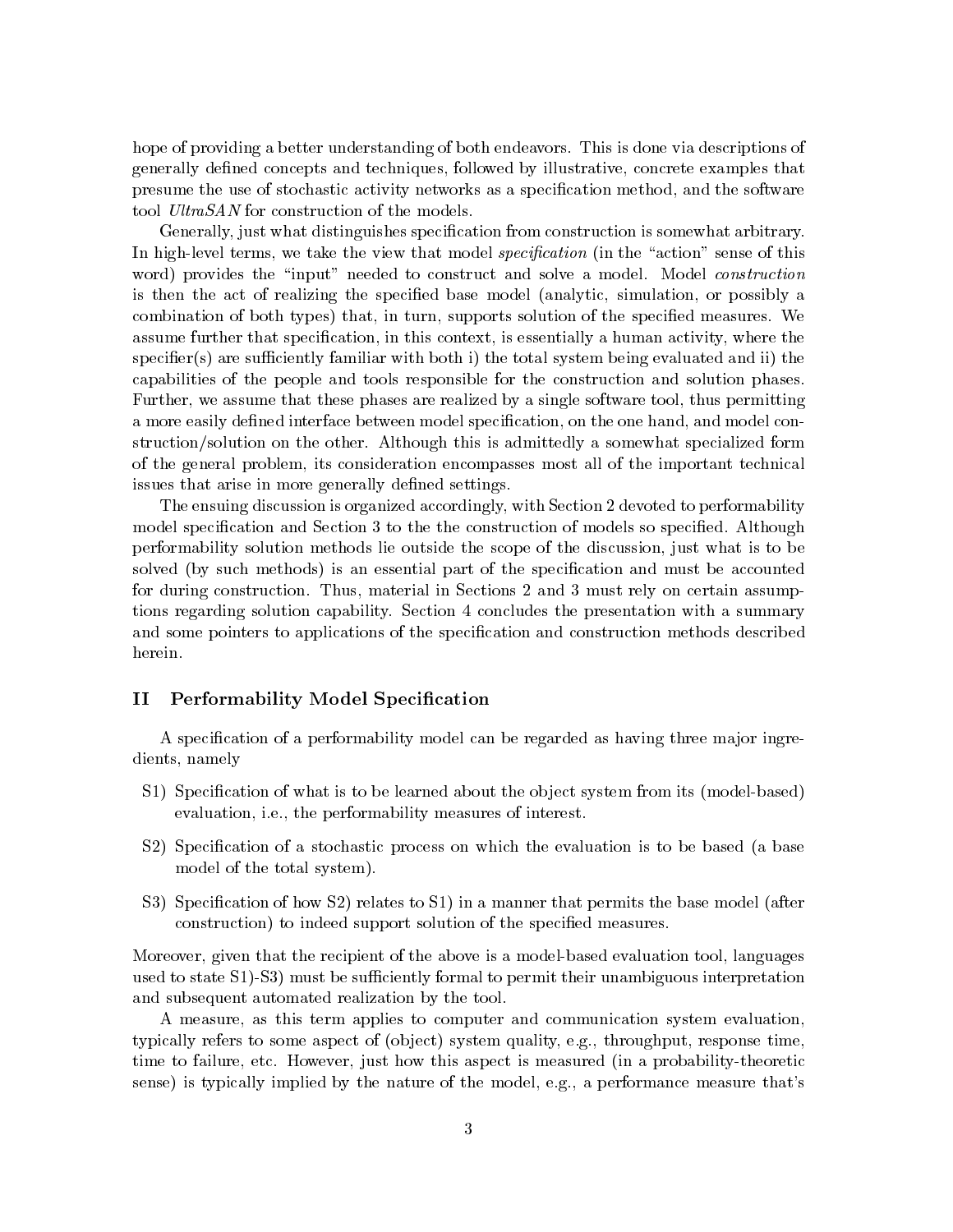based on a queueing model usually refers to the expected value of some random variable under steady-state conditions. However, in the more general setting of performability measures, it is convenient to specify both the aspect of interest and the precise way it is to be measured.

Using terminology and notation of the modeling framework introduced in [4, 5], S1) thus takes the form of one or more random variables Y together with a specication of how each is to be measured. Such variables are generally referred to as performance variables (alternatively *performability variables*), where specification of a particular  $Y$  includes:

- a) an interval of time (or an instant of time in the degenerate case) over which object system quality is being observed, and
- b) a set A in which Y takes its values (referred to in  $[4, 5]$  as the *accomplishment set*).

Specific interpretations of a) and b) express the intended meaning of  $Y$  and, in turn, what is to be learned about the object system via specified measures thereof. The latter can range from a complete quantification of performability, as supplied by the probability distribution function (PDF) of  $Y$ , to single-number measures such as moments of  $Y$  or, for a specified set B of accomplishment levels  $(B \subseteq A)$ , a single performability value  $Perf(B) = P|Y \in B|$ . In what follows, the combination of a specific  $Y$  and its specified measure will be referred to simply as a Y-measure. When unqualified, the term "measure" will subsequently have this more specific meaning, e.g., it refers to an arbitrary  $Y$ -measure or, in contexts where Y is understood, a particular Y-measure. A more detailed discussion of S1) is treated in the subsection that follows (Section 2.1).

Regarding S2), we assume that the base model being specified is a discrete-state stochastic process  $X = \{X_t | t \in T\}$ , where the index set (time base) T is continuous (typically the real interval  $[0,\infty)$ ). For any  $t \in T$ , the value of the random variable  $X_t$  represents the state of the total system at time t. Note that, once constructed,  $X$  may be characterized in a form that is not literally a stochastic process, e.g., a computer program that simulates X. For specification purposes, however, this more general view (of what's being specified) is advantageous since, among other things, it allows the same specification to be used for both analytic and simulation model construction. Details concerning S2) are described in Section 2.2.

S3) is perhaps the the most difficult aspect of performability model specification, particularly if the techniques employed are to apply to differing types of evaluation (including strict performance and dependability as well as performability) and, accordingly, a wide variety of specific base models and Y-measures. Its purpose is to specify how state trajectories (sample functions) of X map to values of Y, thus permitting solutions at the base model level (e.g., state occupancy probabilities) to determine the desired value(s) of a  $Y$ measure. (Such a mapping is referred to in  $\left[4, 5\right]$  as a *capability function.*) Moreover, S3) should rely only on knowledge that is explicit in specifications S1) and S2) as opposed, say, to details that are revealed once the construction of the base model is completed. Although use of the latter might be possible, it is discouraged by two considerations. First, there is no guarantee that the resulting base model can support evaluation of the Y -measure(s) in question. Secondly, even if support is possible, when fully constructed,  $X$  may be too complicated (e.g., have too many states) to deal with effectively in this regard. Hence, our development (Section 2.3) assumes that S3) is specied directly in terms of S1) and S2).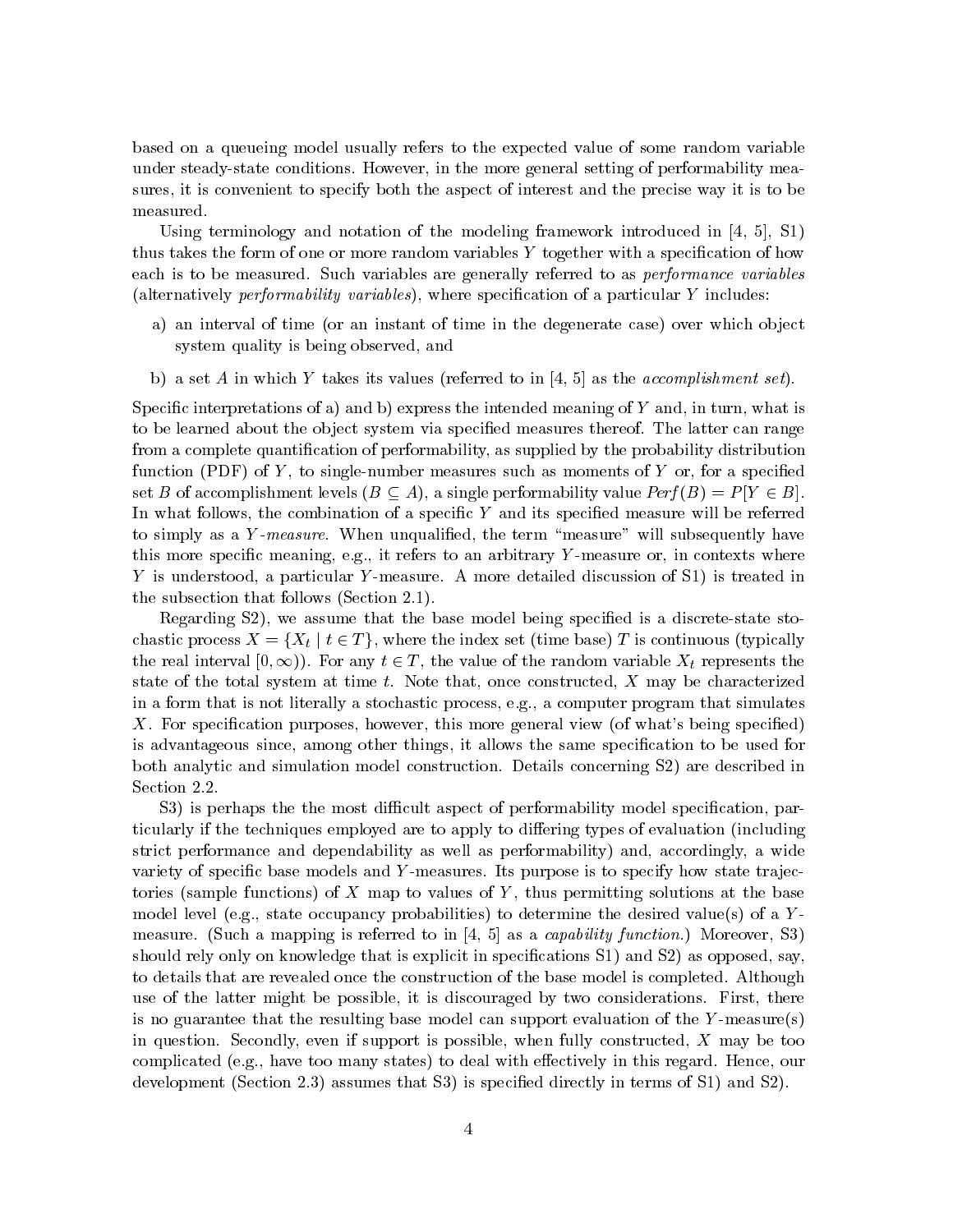In addition to the above considerations, the nature of the overall specification must be such that the subsequent construction phase is indeed feasible, e.g., the base model  $X$  can be characterized within practical limits on computer memory and compile time. In addition (although solutions are not an explicit concern of the material that follows), the complexity of the constructed model should admit to feasible and, hopefully, efficient means of solving the specified Y-measures.

## A Measure Specification

If measure specification is to have general applicability, it must be done in a manner compatible with a general means of relating (per S3)) the base model specication to the measure specication. To accomplish this, it is advantageous to view the accomplishment sets  $A$  of all performance variables  $Y$  as expressing value with respect to a common, uninterpreted unit of measure. In a stochastic process setting, a unit of this sort is typically referred to as a unit of "reward" (see [10], for example). Given that elements of  $A$  express reward then, quite naturally,  $Y$  can be referred to alternatively as a reward variable (see  $[11, 12]$ , for example).

With this unified view of accomplishment, most any aspect  $Y$  of object system performance (quality) can then be represented by giving reward a more specific interpretation. Moreover, by our earlier remarks concerning Y specification (see a) and b) at the outset of Section 2), it remains only to formally specify the time instant at which or time interval over which reward is being quantified by  $Y$ . Here, in concert with how time is represented in the base model, time instants and durations associated with  $Y$  can either be elements of the real interval  $[0,\infty)$  or, given that Y has a limiting distribution, the limit as a time instant or interval duration approaches infinity. Specifically (again as discussed in  $[11, 12]$ ). but without presuming an already-specified reward structure), three categories of reward variables can be usefully distinguished according to the nature of this time specication.

A reward variable in the first category, called an *instant-of-time variable*, represents the reward experienced at a designated time during the object system's use. A variable in the second category, referred to as an *interval-of-time* variable, represents the total amount of reward accumulated over a specified interval of time. The third category, called timeaveraged interval-of-time variables, are similar to the second except that accumulated reward is now averaged over the duration of the specied interval. These three categories are at the first level of the tree depicted in Figure 1.

Interval-of-time variables can then be further classied according to the nature of the interval. The first type represents the total or time-averaged reward accumulated during some interval  $[t, t + \ell]$ . The second is obtained as a limiting version of the first, where the duration  $\ell$  remains finite and t goes to infinity. This type is useful in representing ability to perform over a bounded period when, initially, the system is operating under steady-state conditions. The final type is similar to the second except that the initial instant  $t$  is fixed and the duration  $\ell$  goes to infinity.

For any such variable Y, the specification of a Y-measure is completed by stating how Y is to be measured in a probability-theoretic sense. Just which measures of the latter sort make sense will typically depend on how reward is interpreted for Y. To illustrate some choices in this regard, consider the following example of a small total system. (This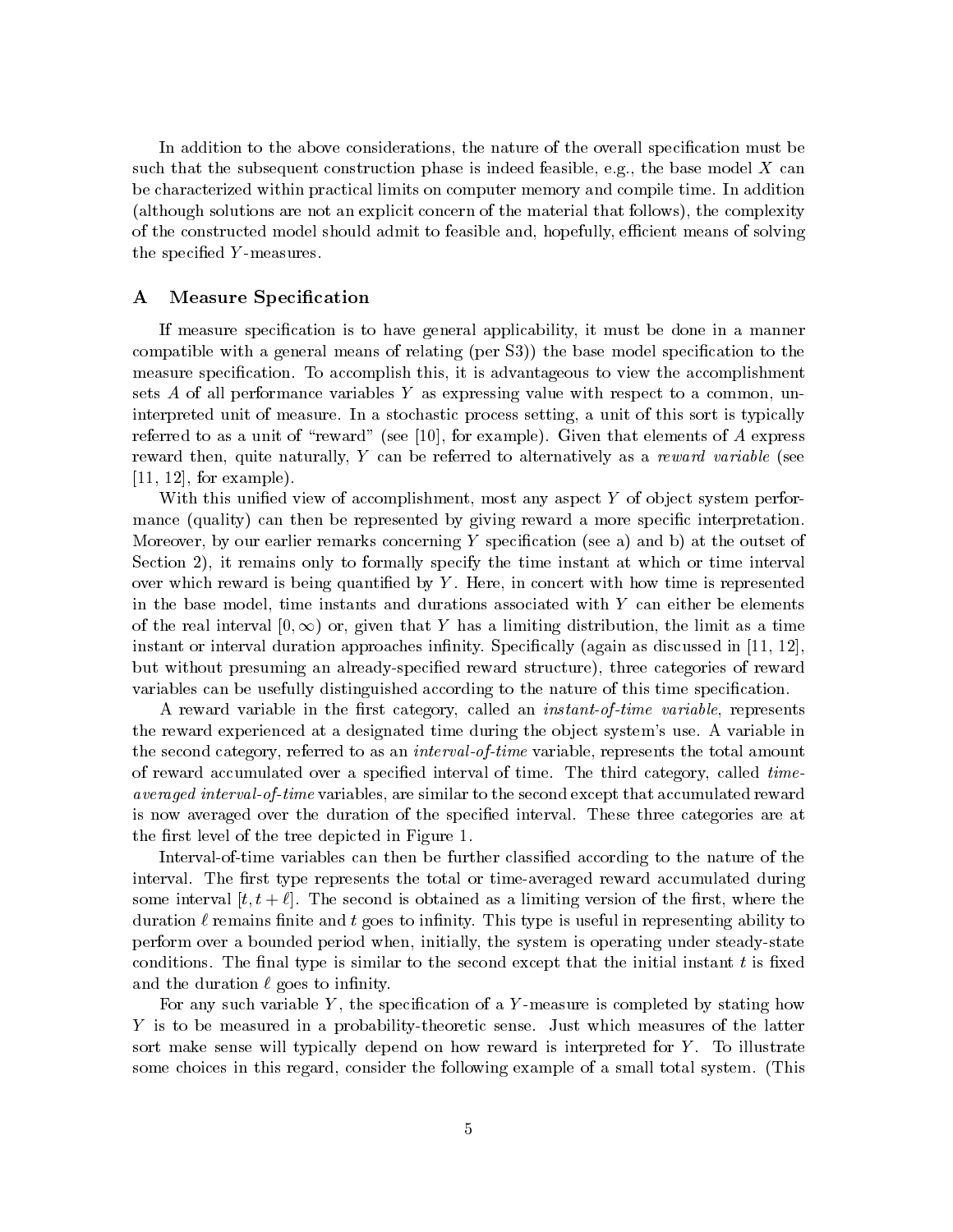

Figure 1: Variable Specification

example is nevertheless complex enough to exemplify much of what's discussed throughout the remainder of the presentation.)

**Faulty Multiprocessor Example** Consider an object system consisting of  $N$  processing elements (PEs) that share a common input queue of finite capacity  $L$ . The environment is a serial stream of incoming tasks which arrive as a Poisson process with parameter  $\lambda$ . Whenever queue capacity permits, an arriving task enters the object system; if the queue is full, an arriving task is rejected. Tasks are scheduled to PEs on a FIFO basis, where any "available" PE (the meaning of this will be explained momentarily) attempts to access the task at the head of the queue. Just which PE receives the task is assumed to be equally likely (among those PEs which are available).

All PEs have identical structure and behave as follows. A PE, having accessed a task when idle, can process it in exponentially distributed time with mean value  $1/\mu$ . Moreover, while busy with a single task, it can access a second task and, in turn, simultaneously complete the processing of both as if they were one, i.e., the two are then processed together at the single-task rate  $\mu$ . Accordingly, we regard a PE as being *available* if it is idle or processing a single task; otherwise it is unavailable, i.e., it is engaged with two tasks and does not attempt to access a third.

In the case of double-task processing, however, all is not perfect. Specifically, there's interference, due to a fault in the design, that results in processing errors. Fortunately, these are detected at the time both tasks complete, with the likelihood of encountering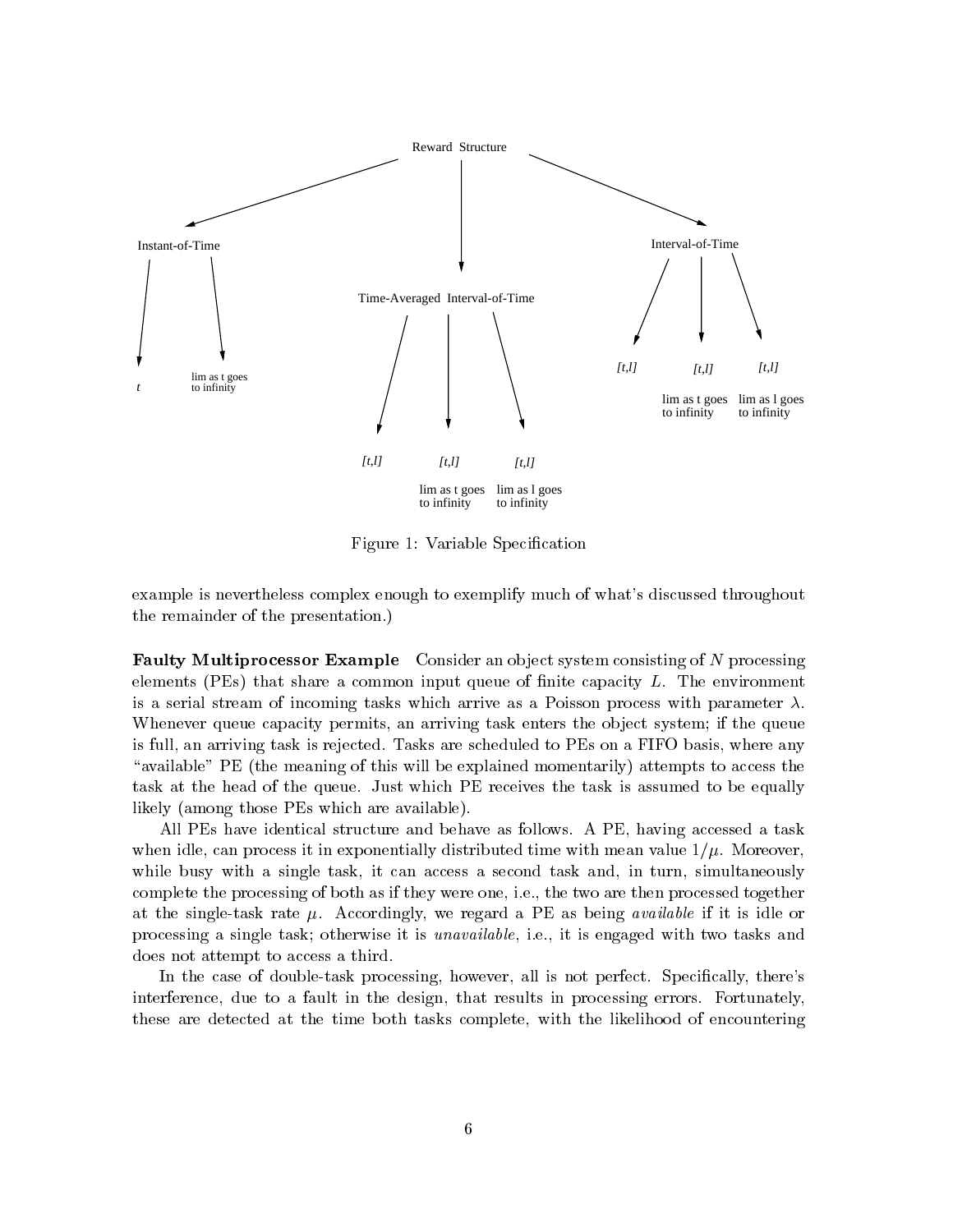errors being given by the probabilities:

- $p_1$  = the probability that exactly one of the two tasks is processed erroneously
- $p_2 =$  the probability that both tasks are processed erroneously

where  $0 \leq p_1 + p_2 \leq 1$ . If a task completes with erroneous processing (we call this an erroneous completion), it is immediately returned to the PE for reprocessing. Accordingly, since both jobs may have erroneous completions, we assume further that  $p_2 < 1$ , so as to eliminate the possibility of live-lock. When the processing of a task completes without errors (an *error-free completion*), which may require several processing iterations, it departs the ob ject system. Thus, any task that enters the system (i.e., is not rejected at the input) will be eventually accessed by some PE and, in turn, will eventually enjoy an errorfree completion via that PE. In the case where only a single task resides in a PE during an iteration (either a task that was just accessed or one that was returned internally for reprocessing) everything works fine and, hence, error-free completion is guaranteed.

In terms of the total system just described, there are a number of Y-measures that might be considered. For example, due to the finite-capacity of the queue, along with the slowdown due to reprocessing tasks with erroneous completions, of obvious interest is the probability that, at some given time  $t$ , the queue is full. This measure could then be specified, for example, in terms of an instant-of-time variable  $V_t$ , where reward is interpreted as the number of tasks in the queue. (Note that, although referred to generically as a Ymeasure, we take the liberty of using other symbols such as  $V$  and  $W$  to denote the reward variable part of the specification; in particular, the symbol  $V$  is intended to suggest an instant-of-time variable.) Hence, when coupled with the interpretation of  $t$ ,

 $V_t =$  the number of tasks in the queue at time t.

Letting  $B = \{L\}$  be the accomplishment set of interest (a singleton set in this case), the associated measure is then the performability value

$$
Perf(B) = P[V_t = L].
$$

Alternatively, this probability could be specied via the binary-valued reward variable (indicator variable)

$$
V_t = \begin{cases} 1 & \text{if there are } L \text{ tasks in the queue at time } t \\ 0 & \text{otherwise} \end{cases}
$$

coupled with its expected value (mean) as the associated measure. In other words, i.e.,  $E[V_t]$  (by virtue of properties of both  $V_t$  and E) likewise expresses the probability of a full queue.

To specify the steady-state probability of the queue being full, one considers, instead, a variable  $V_{\infty}$  whose PDF is the limiting distribution (provided it exists) of its corresponding  $V_t$  variable, e.g., for the first of the two variables considered above,

$$
V_{\infty}
$$
 = the number of tasks in the queue as  $t \to \infty$ .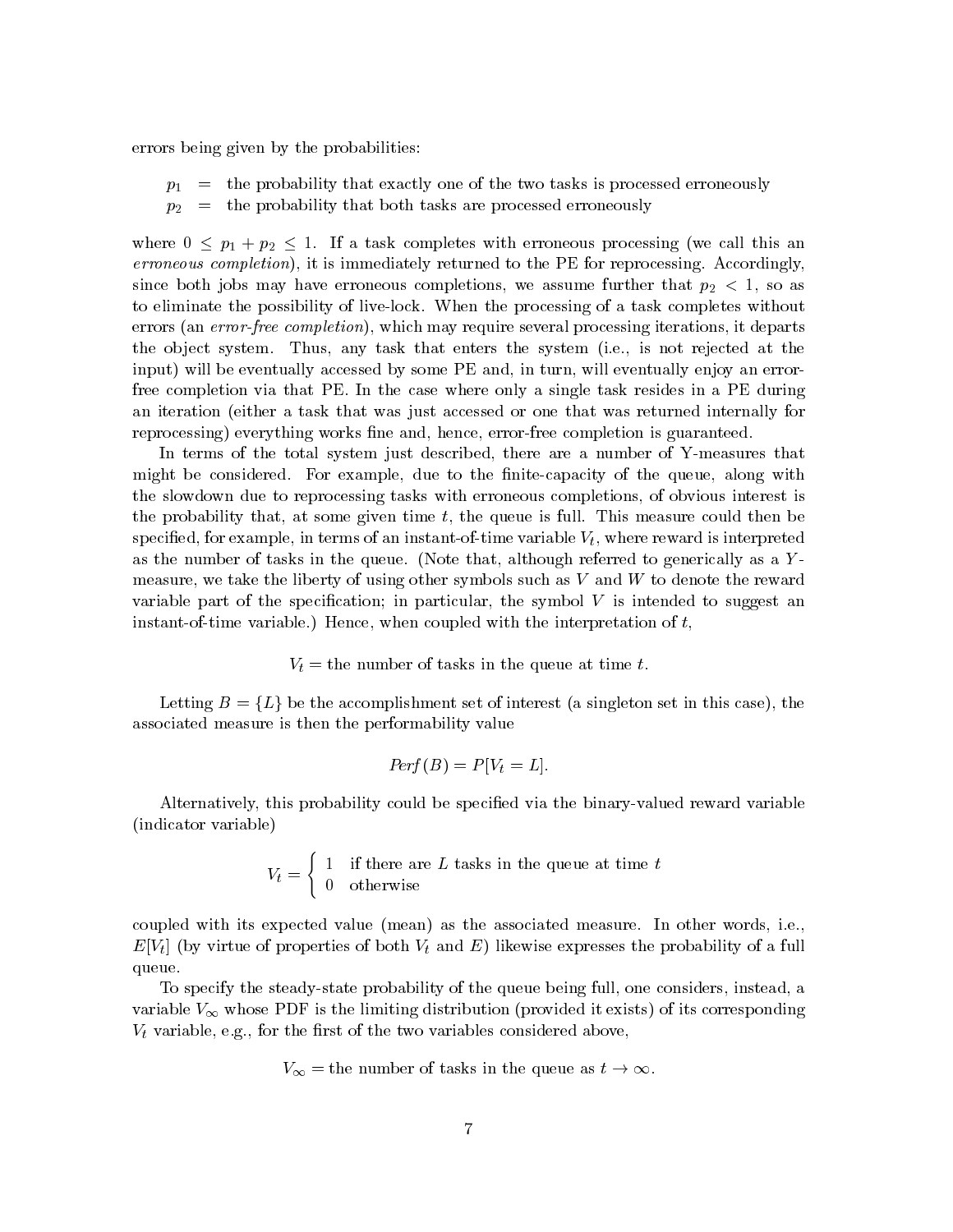Then Perf(B), where again  $B = \{L\}$ , gives the desired measure. If, further, tasks are assumed to arrive as a Poisson process, this also species the steady-state probability that an arriving task will encounter a full queue and, hence, not enter the system.

Measures of productivity of an object system can typically be specified using intervalof-time variables. For example, relative to a particular PE, if a unit of reward is associated with each error-free task completion, then the interval-of-time variable  $Y_{[0,\ell]}$  represents the number of error-free completions (for that PE) during the time interval  $[0, \ell]$ . If the rate of error-free completions (as averaged over  $[0, \ell]$ ) is also of interest, this can be specified via the time-averaged interval-of-time variable

$$
W_{[0,\ell]}=\frac{Y_{[0,\ell]}}{\ell}
$$

where  $Y_{[0,\ell]}$  is as above. Corresponding steady-state variables are obtained by considering limits of these as  $\ell \to \infty$ . Performability measures associated with the above could range from simple mean values to full probability distributions.

#### **Base Model Specification** B

Let us turn now to the second ingredient, namely the specification of a stochastic process or simulation program X on which the evaluation (solution of the measures given by  $S1$ )) is to be based. One means of doing this, of course, is to specify  $X$  directly, e.g., in the case of a finite-state, time-homogeneous Markov process, a specification of its initial-state distribution and its infinitesimal generator. However, the following discussion is aimed at higher level specifications from which a base model  $X$  be can automatically constructed (by a tool that receives the specification).

Stochastic Activity Networks In the context of performability evaluation, the most popular vehicle for accomplishing this has been some form of stochastic Petri net (SPN) [13, 14], which, themselves, are typically called system models. However, as we use them in the context of S2), such graphical models serve to specify lower level stochastic models (base models); hence, when there's need to emphasize this distinction, we will refer to them more precisely as model specifications. Also, due to space limitations, we choose to focus on an SPN-variant that is most familiar to us, namely stochastic activity nets (SANs) [15, 16, 17]. Finally, in keeping with this choice, the tool we presume for construction purposes is UltraSAN (see [18]). Among other things, this permits discussion and illustration of hierarchical specication/construction techniques that are not implemented in an earlier SAN-based tool (METASAN [19]).

Structurally, SANs have primitives consisting of *activities*, places, input gates, and output gates. Activities ("transitions" in Petri net terminology) are of two types, timed and instantaneous. Timed activities represent actions of the object system or environment whose durations impact the measures in question. Instantaneous activities, on the other hand, represent actions which, for modeling purposes (support of the measures), can be regarded as having negligible durations. Cases associated with activities permit the speci fication of two types of spatial uncertainty. Uncertainty about which activities are enabled in a certain state is specified by cases associated with intervening instantaneous activities.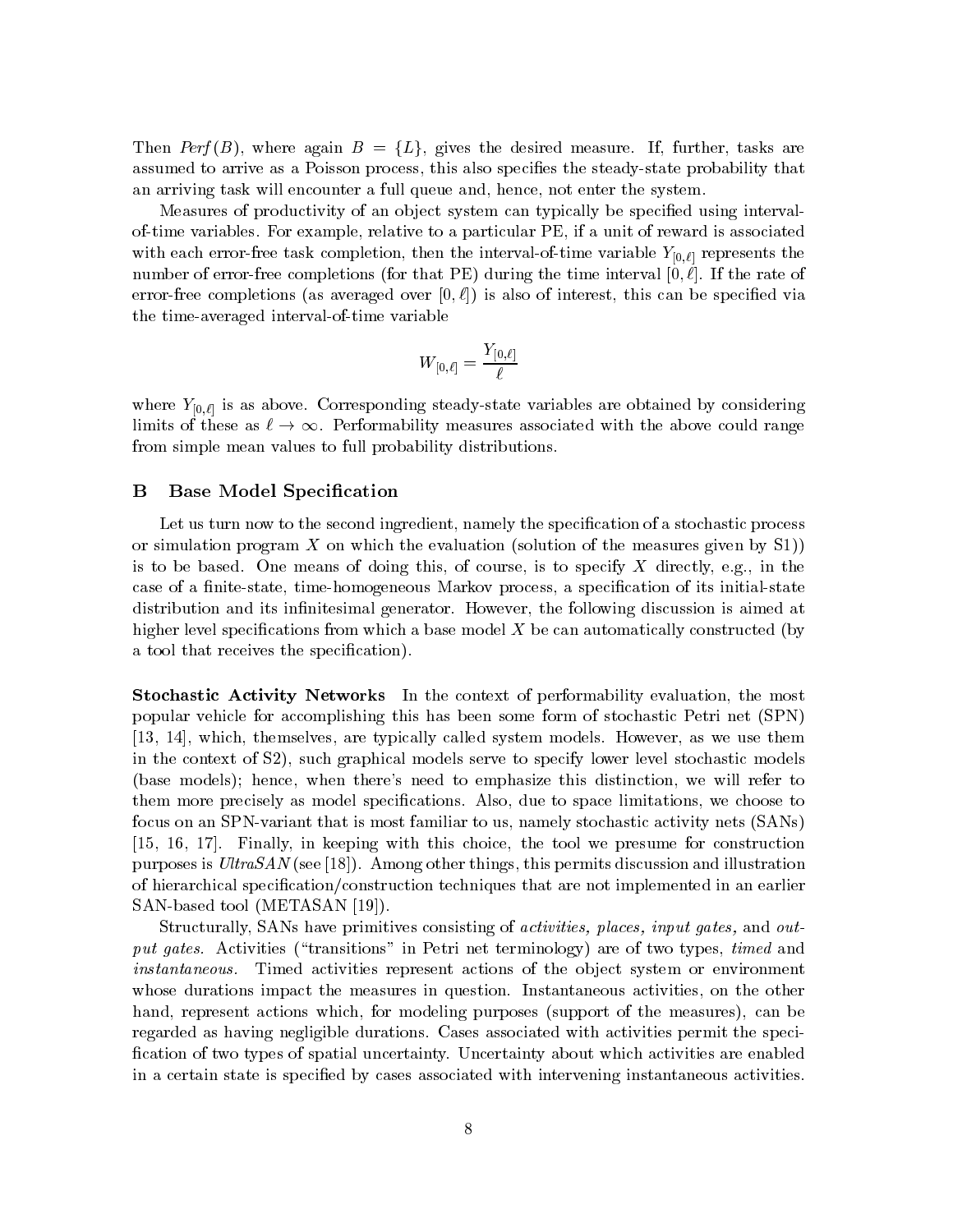Uncertainty about the next state assumed upon completion of a timed activity is specified by cases associated with that activity. Places are as in Petri nets, and may contain tokens. An assignment of numbers of tokens to places in the network is a marking of the network. Input gates have an enabling predicate and function which, as will be seen below, control the execution of the network. Output gates have only *functions*, which define the change in marking of a network upon completion of activities. The use of gates permits greater flexibility in specifying enabling and completion rules, than with ordinary stochastic Petri nets.

The stochastic nature of a SAN (to the extent that's required to determine the base model it's specifying) is described by associating an *activity time distribution function* with each timed activity and a *probability distribution* with each set of cases. Generally, both distributions can depend on the global marking of the network. The activity time distribution can be any probability distribution function, and is dependent on the marking in which the activity is "activated" (see below). The probability distribution associated with cases (known as the case distribution) can depend on the marking of the network at completion time of the associated activity.

Before describing how a SAN executes in time, it helps to define a few related terms. In particular, a *stable* marking of a SAN is one in which no instantaneous activities are enabled. Conversely, markings in which there is at least one instantaneous activity enabled are unstable. An activity is enabled if the predicate of each of its input gates is true (holds, in SAN terminology), and there is at least one token in each of the directly connected input places (i.e., those place connected by a directed arc from the place to the activity).

Informally, SANs execute in time through completions of activities that result in changes in markings. Activities complete some period of time after they are activated (i.e., the time at which an activity becomes enabled, or time of its completion, if it remains enabled), depending on their activity time distribution function. More specically, an activity is chosen to *complete* in the current marking based on the relative priority among activities (instantaneous activities have priority over timed activities) and the activity time distributions of enabled activities. A case of the activity chosen to complete is then selected based on the probability distribution for that set of cases. These two choices determine uniquely the next (stable or unstable) marking of the network, which is then obtained by executing the input gates connected to the chosen activity and the output gates connected to the chosen case. This procedure is repeated by considering the activities enabled in the new marking.

Activities may also be restarted, or reactivated [16], under certain circumstances. In particular, for each marking in which an activity may be activated, a set of reactivation  $markings$  can be defined. Then, if prior to completion, one of these markings is reached. the activity is *reactivated*, i.e., aborted and then immediately activated. This provides a mechanism for restarting activities, either with the same or a different activity time distribution. One can think of this mechanism as a generalization of the execution policies proposed for other forms of stochastic Petri nets, specied on a per activity basis.

**SAN Specification of Single-PE Faulty Multiprocessor** To illustrate the use of stochastic activity networks in the specification process, we consider the faulty multiprocessor described in the previous section. More precisely, what we seek here is the specification of an analytic base model which can support solution of measures of the type illustrated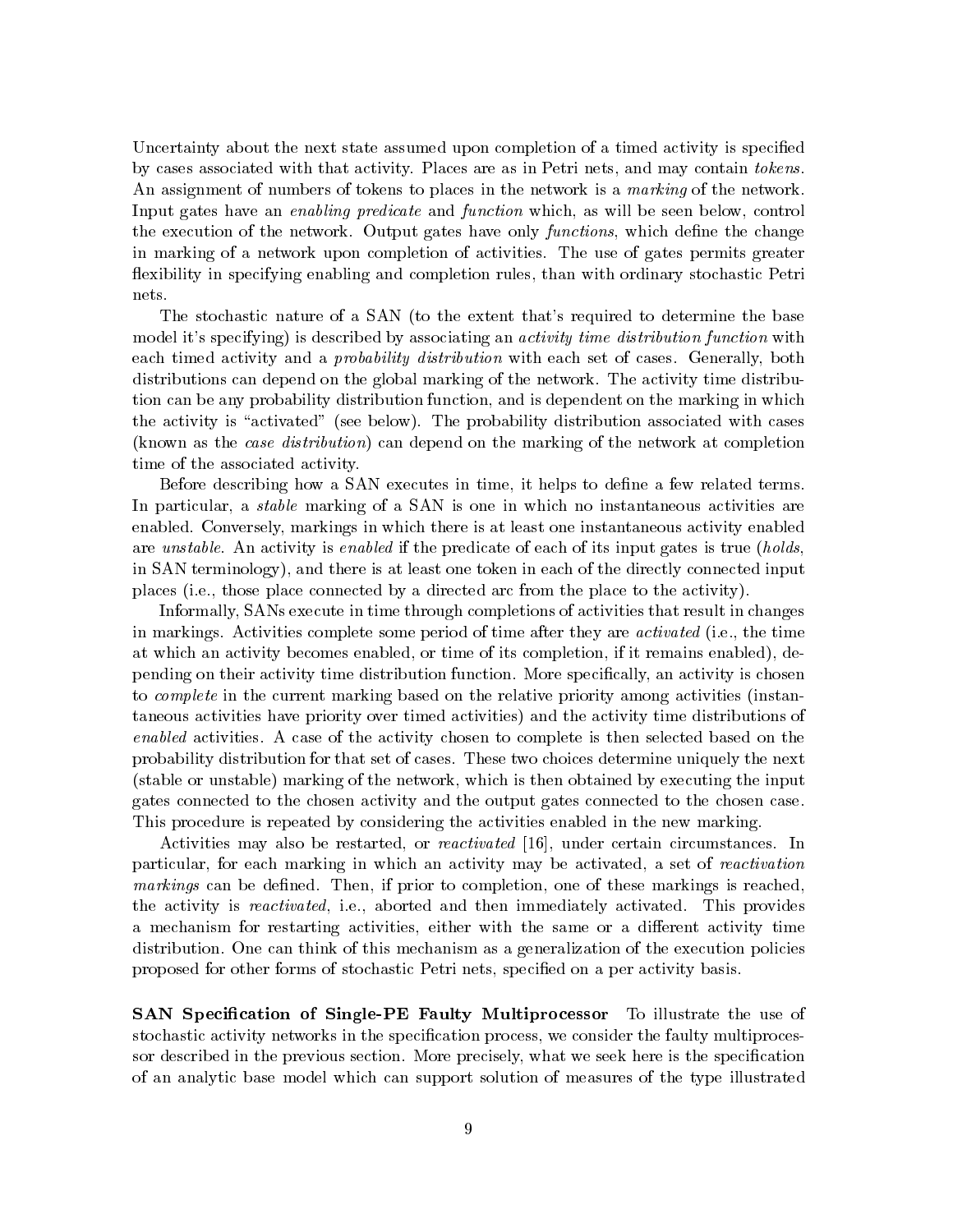

Figure 2: SAN Specification

|  |  |  | Table 1: Activity Time Distributions |  |
|--|--|--|--------------------------------------|--|
|--|--|--|--------------------------------------|--|

| Activity      | <i>Distribution</i> | <i>Parameter values</i> |
|---------------|---------------------|-------------------------|
| <i>access</i> | exponential         |                         |
|               | rate                | 1000                    |
| arrival       | exponential         |                         |
|               | rate                | 1.5                     |
| processing    | exponential         |                         |
|               | rate                |                         |

earlier in this section. Figure 2 contains a SAN specification of a 1 processor version of the faulty multiprocessor. In the figure, *arrival, access*, and *processing* are timed activities. Arrival and access have a single case, and processing has 3 cases. Capacity and available are input gates, and *correct* is an output gate. Size, queue, and  $num\_jobs$  are places.

This SAN diagram, together with its activity time distributions (Table 1), case probabilities (Table 2), and input and output gate denitions (Tables 3 and 4, respectively), precisely specify the object system, workload, and fault environment described informally earlier. To see this, and illustrate the use of SANs in specifying performability models, we now describe the functioning of the model. In particular, incoming task arrivals are modeled by completions of activity arrival. Upon arrival, a task is represented by a token in place queue, and the number of tokens in queue is the number of arrived tasks waiting for service. The finiteness of the queue is represented by input gate *capacity*, which holds whenever the queue is not full. This can be seen from the gate's predicate in Table 3, which specifies that the number of jobs in the queue must be less than the system capacity, for the attached activity to be enabled. When an activity completes, a case is chosen (for activity arrival, there is only one case, so it is chosen by default), the input gates of the activity are executed, one token is subtracted from each input place, the function of each output gate connected to the chosen case is executed, and one token is added to each output place of the chosen case. Activity arrival's completion thus results in the execution of the function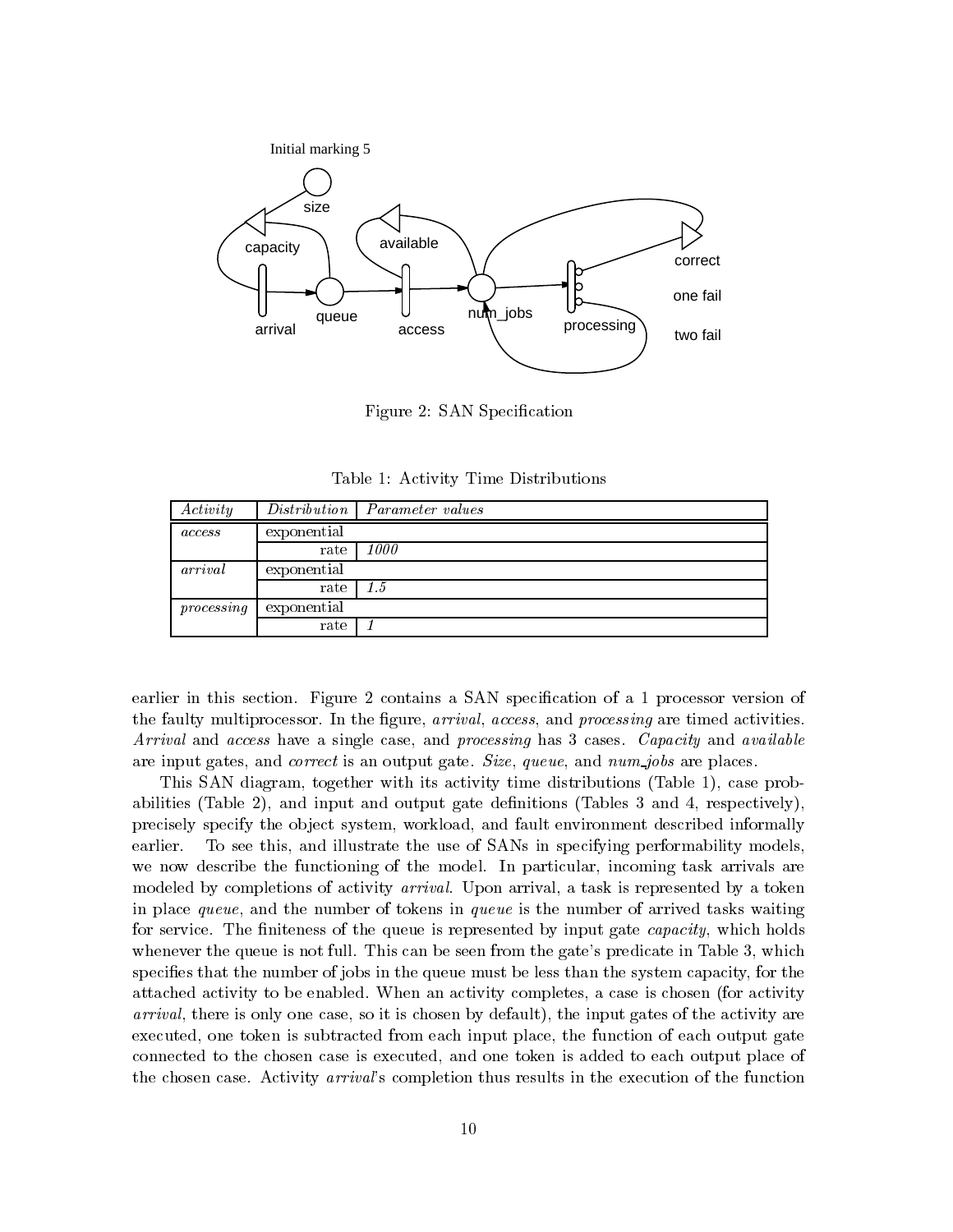|  | Table 2: Activity Case Probabilities |
|--|--------------------------------------|
|--|--------------------------------------|

| Activity   | Case        | Probability                 |
|------------|-------------|-----------------------------|
| processing |             | if $(MARK(num\_jobs) == 1)$ |
|            |             | return(1.0);                |
|            |             | else $return (0.81);$       |
|            | $2^{\circ}$ | if $(MARK(num\_jobs) == 1)$ |
|            |             | return(ZERO);               |
|            |             | else $return(0.18);$        |
|            | 3           | if $(MARK(num\_jobs) == 1)$ |
|            |             | return(ZERO);               |
|            |             | else $return(0.01);$        |

Table 3: Input Gate Definitions

| Gate      | Definition                                  |
|-----------|---------------------------------------------|
| available | Predicate                                   |
|           | $MARK(num\_jobs) < 2$                       |
|           | Function                                    |
|           | /* do nothing $*/$                          |
|           |                                             |
| capacity  | Predicate                                   |
|           | /* has the buffer capacity been reached? */ |
|           | MARK(queue) < MARK(size)                    |
|           | Function                                    |
|           | $/* do nothing */$                          |
|           |                                             |

Table 4: Output Gate Definitions

| Gate | Definition                                                                                                       |
|------|------------------------------------------------------------------------------------------------------------------|
|      | correct   $\frac{1}{\sqrt{2}}$ complete all jobs at the same time $\frac{1}{\sqrt{2}}$<br>$MARK(num\_jobs) = 0;$ |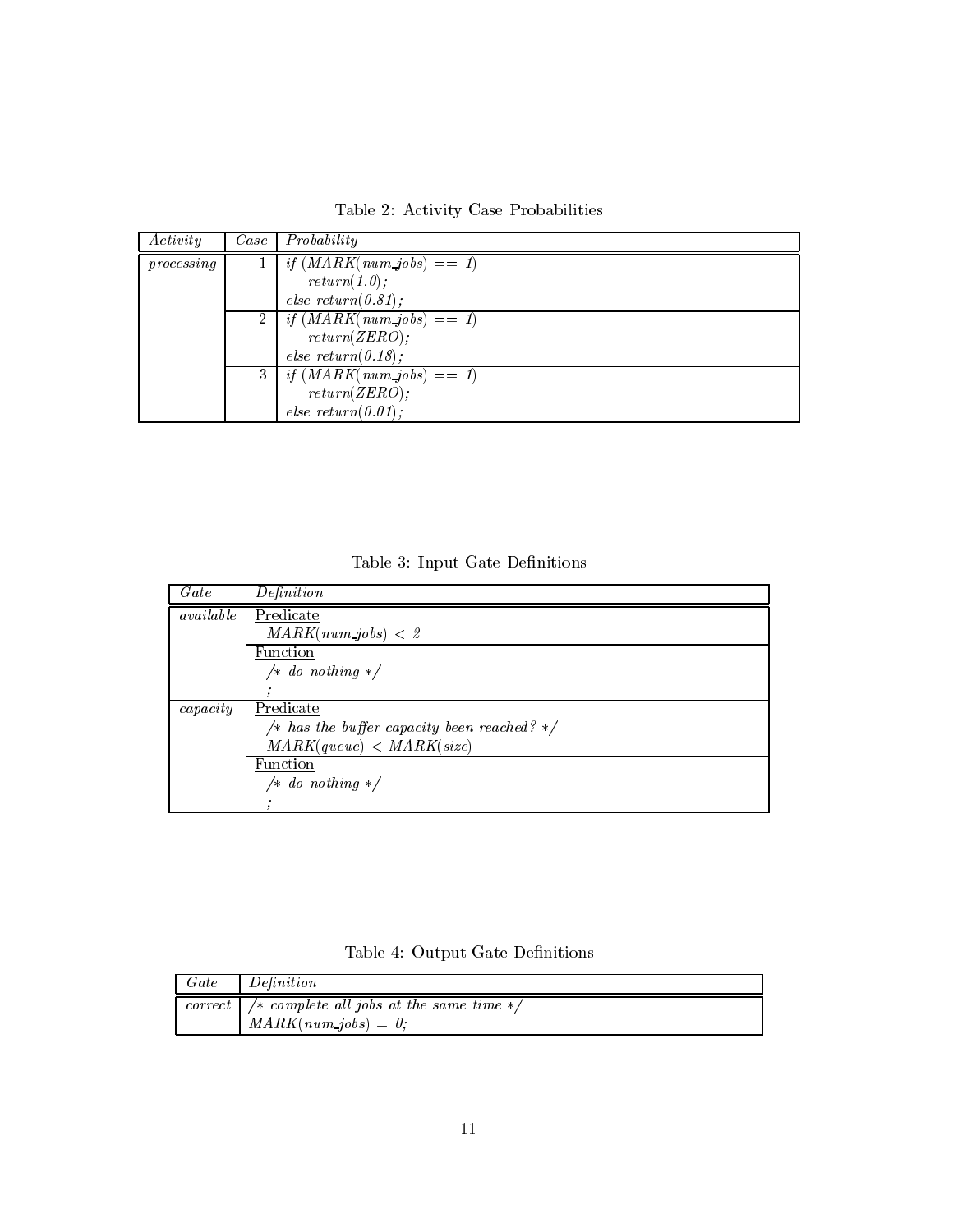of input gate capacity (which does nothing, according to its specication), and the addition of one token to place queue, because of the output arc from the activity to place queue. The rate of activity *arrival* specifies the rate of task requests, which may or may not be serviced, depending on the number of tokens in place queue.

Attempts to access the PE are represented by activity access, whose activity time (see Table 1) represents the time to assign a task to a PE. The enabling of this activity is controlled by input gate *available*, which enables the activity if the processor is "available." Activity processing represents the processing time of tasks, as described in the informal description of the model. Specifically, when processing completes, the action taken depends on whether one or two jobs were processed. This choice is reflected in the cases of activity processing (see Table 2), whose probability distribution depends on the marking of place  $num\_jobs$ . If only one job was processed, processing was correct with probability 1, and case 1 (the topmost case, in the diagram) is always chosen. When this occurs, one token is removed from *num-jobs*, because of the input arc from the place, and output gate *correct* is executed.

If there were two jobs that completed their processing, the action is probabilistic, as per the informal specification given earlier. In this situation, the three cases of activity process correspond to the three possible actions:

- 1. both jobs were processed correctly, and hence leave the system,
- 2. one job was processed correctly, and hence leaves, while the other must remain to be reprocessed, or
- 3. both jobs were processed incorrectly, and hence must remain to be reprocessed.

The probabilities associated with each of these actions is given in Table 2, and the actions are carried out by the arcs and output gate connected to the activity. For example, if two jobs complete processing, with probablity .01, they were both processed incorrectly. If this occurs, the third case of the activity is chosen, and the token that was removed from place num jobs by the input arc attached to *processing* is returned via the output arc attached to the case.

The example just presented illustrates the specification of a single processor system as a SAN. While multiple processor versions could be specied directly as a SAN through the use of additional activities, places, and gates, this would be cumbersome for large systems. Furthermore, structures (such as symmetries) in the SAN that could be exploited in the construction process would be difficult to detect, and hence make use of. Composition methods for SAN specifications address both of these concerns, and are now discussed.

Composed Models As pointed out in the previous paragraph, large systems are cumbersome to express directly in terms of a single SAN specication, and can lead to models whose solution is difficult, due to the complexity of the resulting specification. Composed model specifications permit hierarchial composition of SAN models, and their corresponding reward variable specifications (to be discussed in the next section) in an iterative manner. This composition is done using two operations: *replicate* and *join*. The composition acts on the reward structure(s) of a SAN, as well as the SAN itself, to preserve properties needed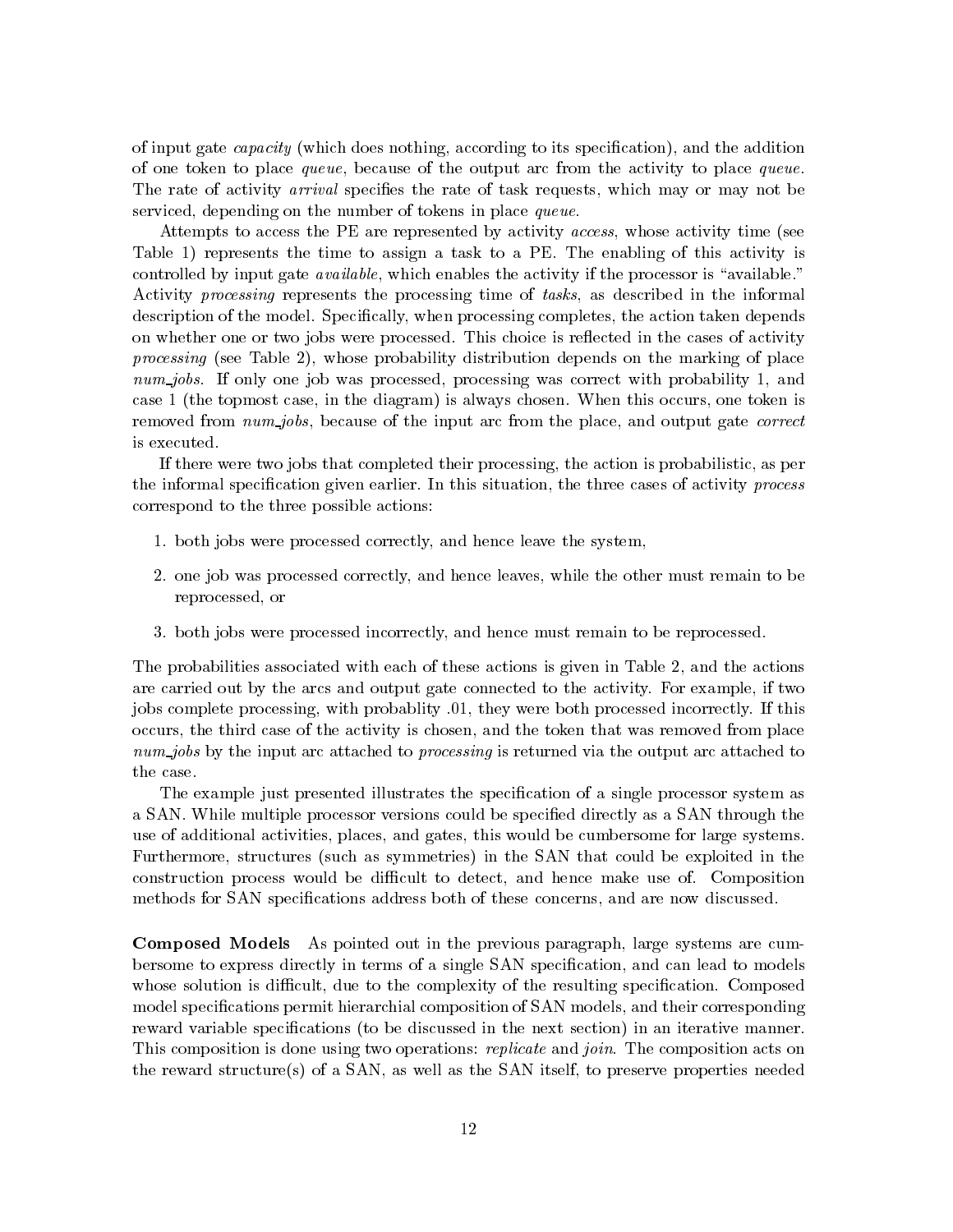

Figure 3: Composed N-PE Faulty Multiprocessor Specification

in the subsequent construction process. Formally, the resulting specication is known as a composed SAN-based reward model (composed SBRM) [20].

The replicate operation replicates a SAN and associated reward structure a certain number of times, holding some subset of its places, called its "distinguished" or "common" places, common to all resulting submodels. Replicated submodels interact through these common places, and although identical in their specication, can each have their own marking. Each replica will have the same reward structure(s) (see the next section for their specification) as the original submodel.

The *join* operation allows the combination of several different submodels. Informally, the effect of the operation is to produce a composed model which is a combination of the individual submodels. Again, distinguished places play an important role in the operation. In this case, however, a *list* of places is associated with each component submodel. The first place in each of the lists is merged to form a single place, the second place is merged to form another place, and so on. Particular elements on the lists can be null, permitting the case where certain places are created from a proper subset of the joined submodels.

Composed Model for N-PE Faulty Multiprocessor A composed model specification of an N-PE faulty multiprocessor is given in Figure 3. The nodes at the leaves of the tree are SANs, together with their reward structures. These SANs represent the workload offered to the multiprocessor (queue) and the processing at a single PE (processor), as shown in Figure 4.Note the similarity with the single processor version described earlier. Since we now consider a  $N$ -processor version, we must replicate the processor specification  $N$  times. Replication is done via the " $\mathbf{Rep}$ " node in Figure 3. The  $\mathbf{Rep}$  specifies that its child node (**processor**) should be replicated N times, holding the place queue common among all the replica submodels. This operation creates a specification consisting of  $N$  processors, all sharing a common place *queue*. Specification of the model is completed by joining the  $N$ processor specification to the **buffer** submodel, using the **Join** node in Figure 3. This node specifies that the place queue, in the  $N$ -PE submodel, is to be made common with place queue in submodel buffer.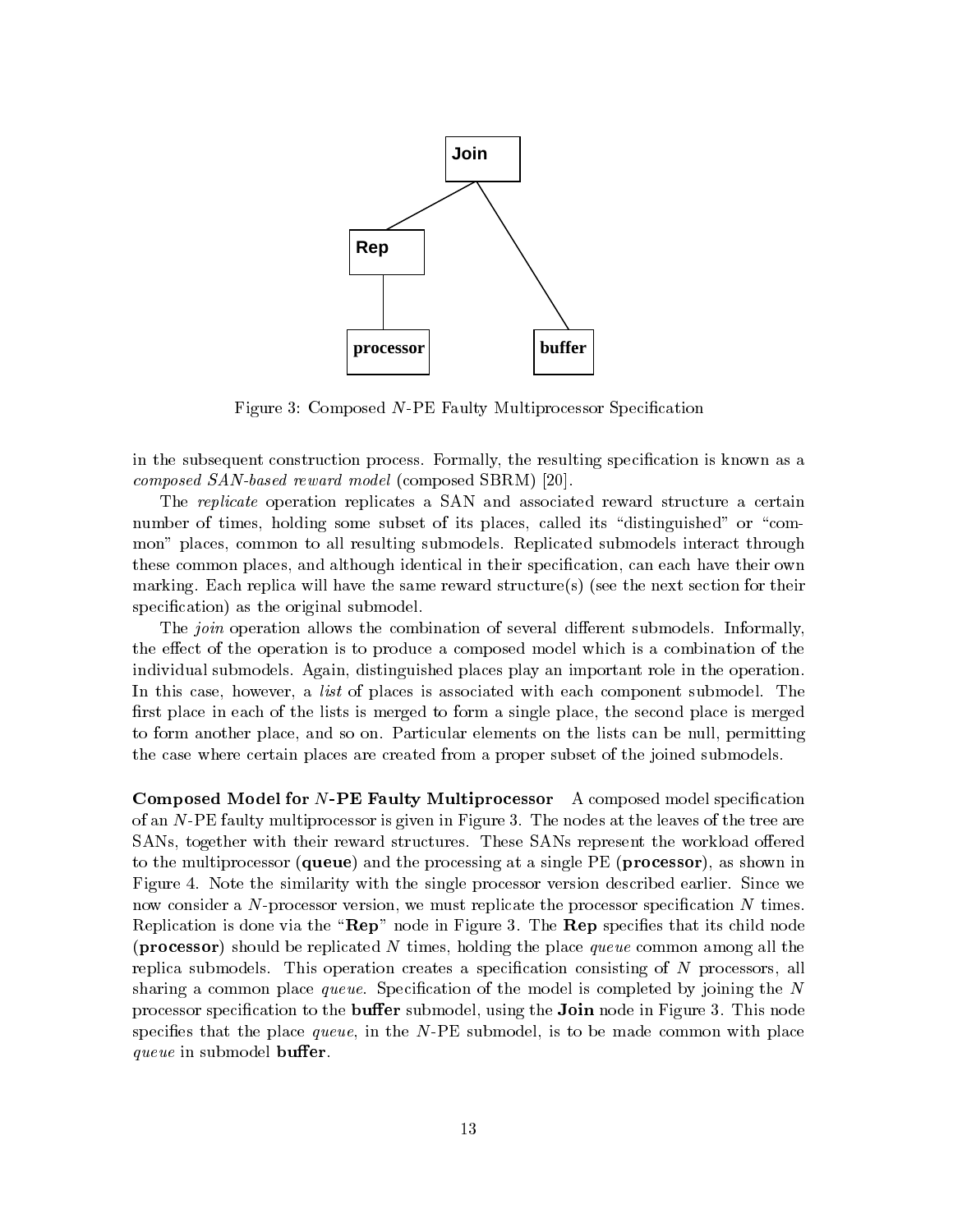

Figure 4: SAN Submodels in Composed Model Specification

#### $\mathbf C$ Reward Structure Specification

This section describes the link between a SAN specication and the measure specication method outlined earlier. The link is made using a reward structure, similar to that used for Markov reward models, but specified at the SAN level. A reward structure typically consists of two types of rewards: an impulse reward that is associated with each state change, and a rate reward that is associated with the time spent in a state. This idea was extended in [11, 12] to the SAN level, where impulse rewards can be assigned to activity completions, and rate rewards can be assigned to particular numbers of tokens in places. A similar extension was made by Ciardo, Blakemore, and Chimento  $[21]$  in defining "stochastic reward nets."

Formally, as in [12], an *activity-marking oriented reward structure* of a SAN with places P and activities A is a pair of functions:  $\mathcal{C}: A \to \mathbb{R}$  where for  $a \in A$ ,  $\mathcal{C}(a)$  is the reward obtained due to completion of activity a, and  $\mathcal{R} : \mathcal{P}(P, I\!N) \to I\!R$  where for  $\nu \in \mathcal{P}(P, I\!N)$ ,  $\mathcal{R}(\nu)$  is the rate of reward obtained when for each  $(p, n) \in \nu$ , there are n tokens in place p. IN is the set of natural numbers and  $\mathcal{P}(P, I\!N)$  is the set of all partial functions between P and IN. An element  $\nu \in \mathcal{P}(P, I\!N)$  is referred to as a *partial marking*. The marking is partial in the sense that natural numbers are assigned some subset of  $P$ , namely the domain of the partial function  $\nu$ .

Informally, impulse rewards are associated with activity completions (via  $\mathcal{C}$ ) and rates of reward are associated with numbers of tokens in sets of places (via  $\mathcal{R}$ ). We use the convention, in practice, that rewards associated with activity completions and partial markings are taken to be zero if not explicitly assigned otherwise. Performance, dependability, and performability variables can then be easily defined in terms of these rewards, using the measure specification method discussed earlier in this section (see Figure 1).

Reward Structure Specication for Faulty Multiprocessor To illustrate the use of reward structures in specifying measures, consider the reward structures in Table 5, for the composed  $N$ -PE faulty multiprocessor. Following the convention used in UltraSAN, we specify rate rewards using multiple predicate-function pairs. The interpretation of each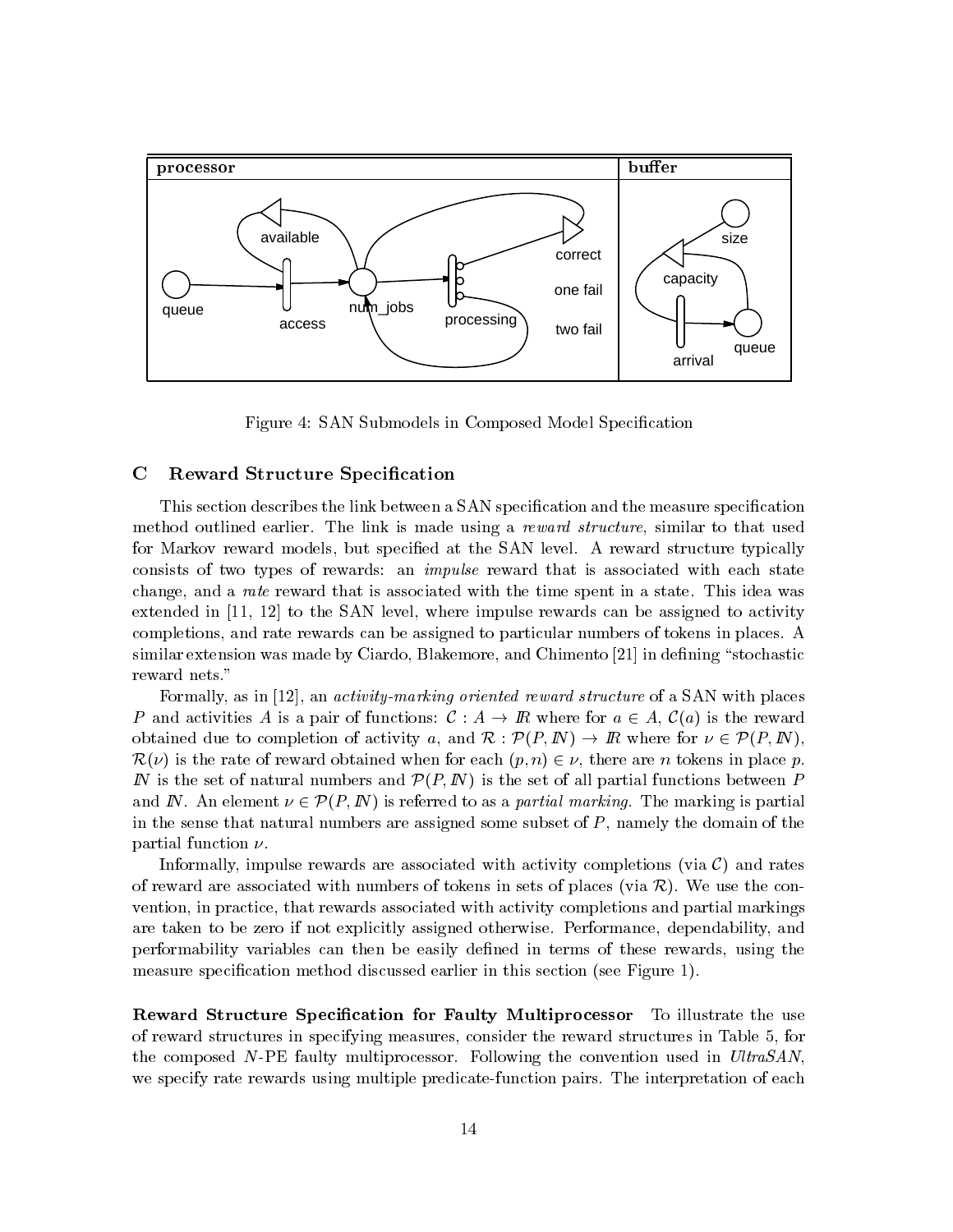| Variable    | Definition                     |
|-------------|--------------------------------|
|             | $probability\ non-blocking$    |
|             | Rate rewards                   |
|             | Subnet = $buffer$              |
|             | Predicate:                     |
|             | MARK(queue) < MARK(size)       |
|             | Function:                      |
|             | 1                              |
|             | Impulse rewards                |
|             | none                           |
| utilization |                                |
|             | Rate rewards                   |
|             | Subnet = $\textit{processor}$  |
|             | Predicate:                     |
|             | $MARK(num\_jobs) > 0$          |
|             | Function:                      |
|             | 1.0 / N                        |
|             | Impulse rewards                |
|             | none                           |
|             | number of jobs in queue        |
|             | Rate rewards                   |
|             | Subnet = $buffer$              |
|             | Predicate:                     |
|             | $\mathcal{I}$                  |
|             | Function:                      |
|             | MARK(queue)                    |
|             | Impulse rewards                |
|             | none                           |
|             | $number$ of jobs in system     |
|             | Rate rewards                   |
|             | Subnet = $buffer$              |
|             | $\frac{\text{Predicter}}{1}$   |
|             |                                |
|             | Function:<br>MARK(queue)       |
|             |                                |
|             | Subnet = $\text{processor}$    |
|             | Predicate:<br>$\mathbf{1}$     |
|             |                                |
|             | Function:<br>$MARK(num\_jobs)$ |
|             | Impulse rewards                |
|             | none                           |
|             |                                |

Table 5: Reward Structure Specification for Faulty Multiprocessor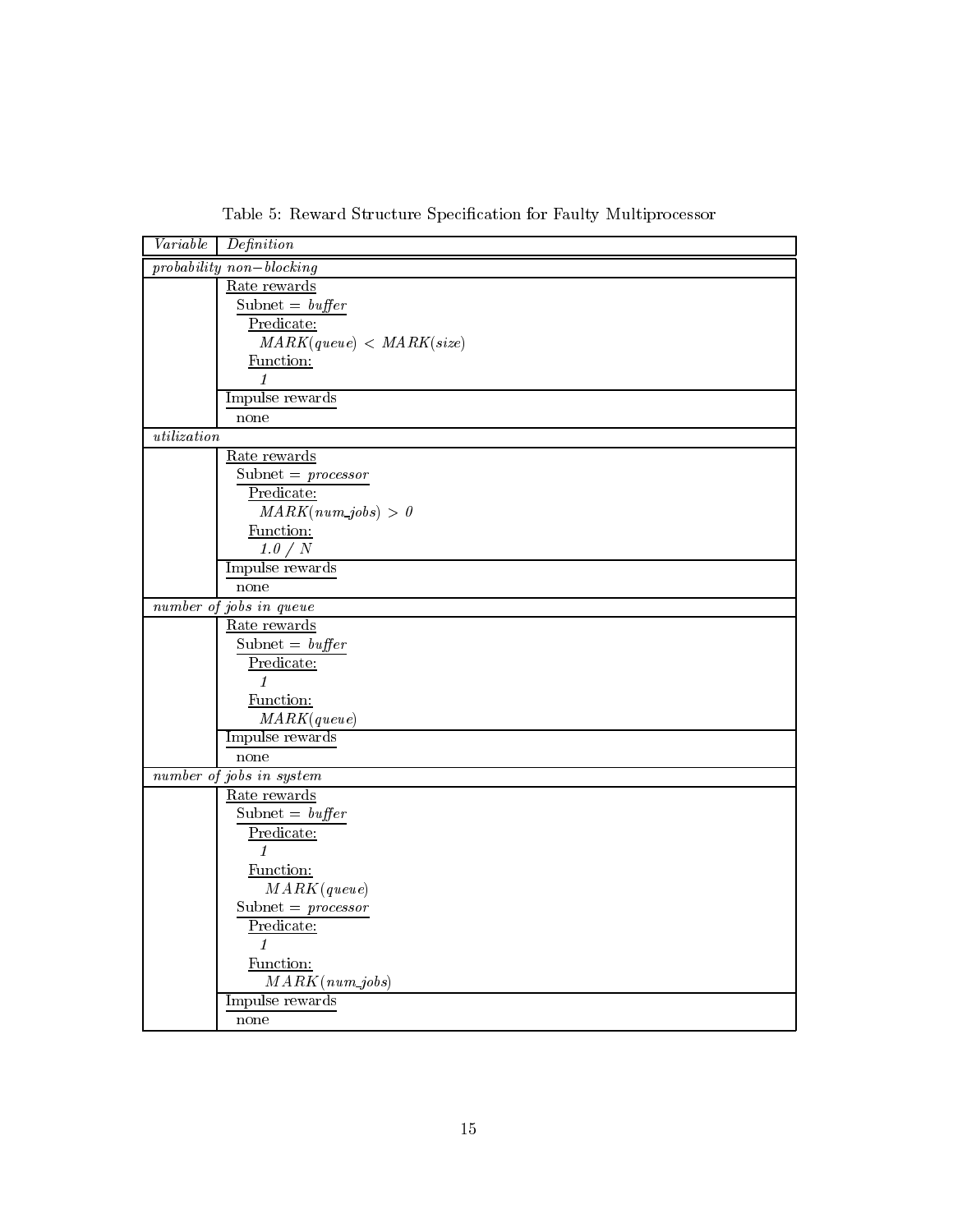predicate-function pair is as follows. When the predicate is true, reward is earned atthe rate specified by the function. The total rate at which reward is accumulated by a variable is then the sum of the reward contributed by each predicate-function pair. Furthermore, as per the functioning of the replicate operation described in the previous subsection, a reward structure is replicated along with its SAN. The contribution to the total reward by the replicated SAN is thus obtained by summing the reward from each individual SAN. Impulse rewards (although not illustrated here), specify fixed amounts of reward to be accumulated upon an activity's completion.

For example, consider the first reward structure in Table 5, which specifies a reward structure for an indicator random variable. This variable is used to determine the probability that the queue is not full (i.e., non-blocking). In this case, a reward is earned at rate 1 whenever the queue is not full, and at rate 0 when the queue is full. Using this structure to build an instant-of-time variable, we obtain the status of the queue at a particular time t, or in steady-state. The expected value of this variable is thus (since it is an indicator r.v.) the probability that the queue is not full. The second variable illustrates the use of a reward structure to specify the utilization of the N-processor system. Utilization is defined such that it is 1 (fully utilized) if all processors are processing at least one job, and  $k/N$ , if  $k \leq N$  processors are processing at least one job. This definition is directly reflected in the reward structure of Table 5.

The third variable in Table 5 illustrates the use of a reward structure whose predicate is true (specified as "1", in UltraSAN) for all markings, and whose function changes depending on the marking. This reward structure is used to obtain the number of jobs that are waiting in the queue, and is defined on the buffer submodel. Together with an instant-of-time variable, the reward structure results in a variable whose value takes on the the number of tasks in the queue at a particular time or in steady-state. The final variable illustrates the use of multiple predicate-function pairs in different SANs, to determine the number of tasks in the N-PE faulty multiprocessor system. Counting the number of tokens in place queue, and all the places  $num\_jobs$  determines this number.

#### III Performability Model Construction

Given a specification of a performability model, its construction can take many forms. depending on the amount of detail required in the base model, and the type of solution method employed. Broadly speaking, model solution can either be by numerical analysis, or simulation. In the case of numerical analysis, model construction implies building a feasible stochastic process (one that supports the desired variables, and is solvable) from the specication. In the case of solution by simulation, it implies building an appropriate discrete event simulator, which when executed, produces the desired estimators of the specied performance variables. In this case, the simulator itself is the base model.

With either solution technique, there are many feasible base models for a given performability model specification, differing in the level of detail they preserve relative to the specification. At one extreme, the models can be very detailed, preserving all the details of the SAN and composed model, and supporting all possible variables speciable within the specification method. At the other extreme, a base model can be the least refined model that supports the specied performance variable, and is solvable. Models which are at the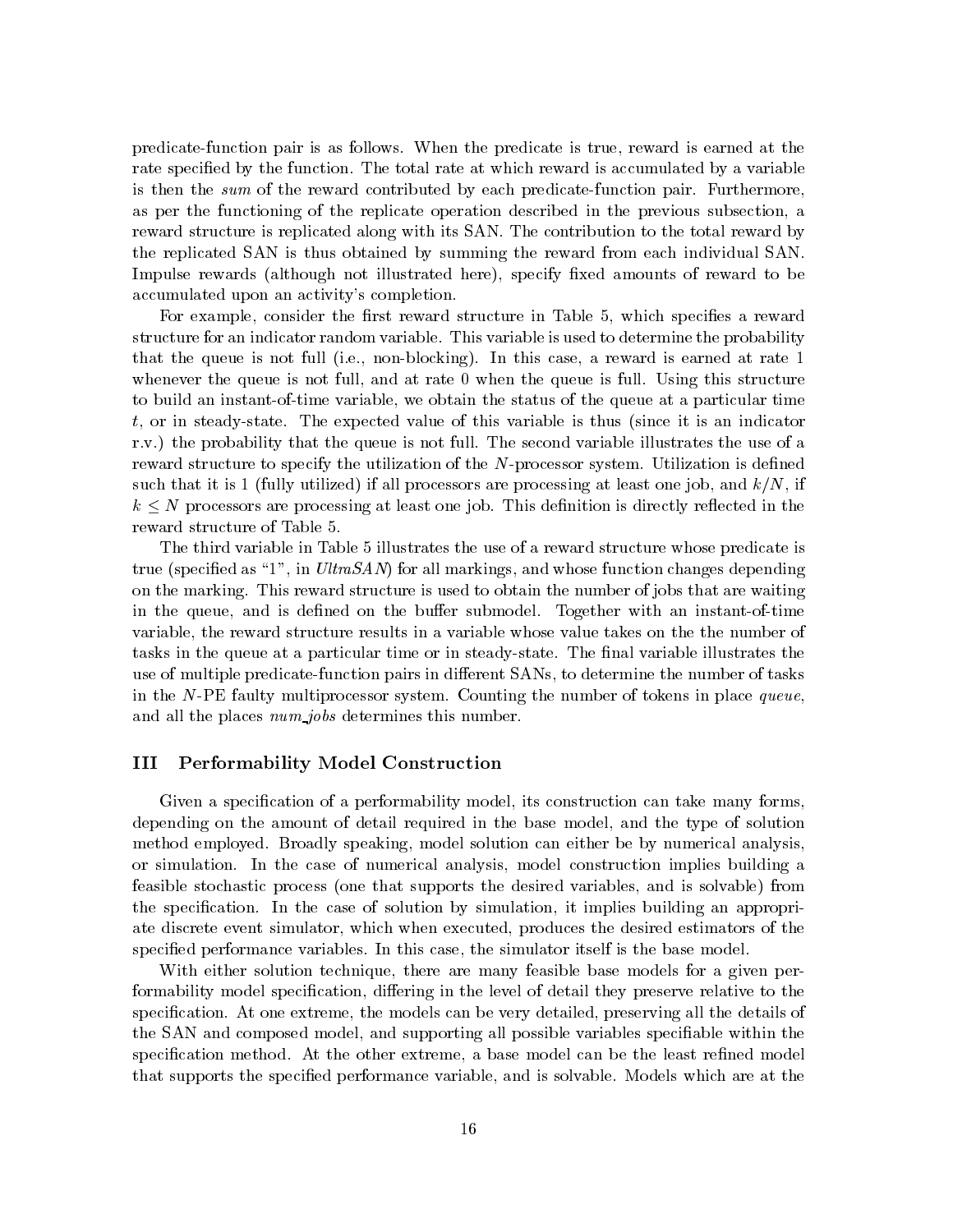detailed end of the spectrum are called, appropriately, "detailed base models," and those near the other end of the spectrum are called "reduced base models."

In the remainder of this section, we first describe algorithms that are necessary and common to both detailed and reduced base model construction. We will then discuss particular examples of detailed and reduced base model construction methods.

## A Marking Change Algorithms

Regardless of the type of model construction method employed, there are several algorithms that are common to both detailed and reduced base model construction methods. Generally speaking, these algorithms convert the execution of SAN and composed model from the very detailed level a SAN executes at (discussed in the previous section), to a level of detail appropriate for constructing base model representations. As with most decisions regarding model construction algorithms, just what is "appropriate" is motivated by what we would like to know about the specified system. Examination of the performance variable specification method and, in turn, method for specifying reward structures suggests that we would like to preserve information regarding timed activity completions and times spent in stable markings. Information about particular sequences of instantaneous activities which might complete, or so journs in unstable markings need not be preserved, since neither of these occurrences contribute to the value of a reward variable.

Thus, we are interested, at the most detailed level, in possible sequences of timed activity completions and reached stable markings. We would like to determine, for each stable marking, each timed activity which may complete in that marking, and each case that may be chosen, the probability distribution on possible next stable markings. After the completion of a timed activity and choice of a case, a next stable marking can be reached in two ways. In the first, execution of the gates and arcs connected to the chosen case results immediately in another stable marking, so no additional work is required. The probability associated with this possible next stable marking is simply the probability associated with the case.

The situation is much more complicated if an unstable marking is reached upon execution of the gates and arcs associated with the chosen case. In this situation, two questions must be addressed:

- 1. Does there exist a sequence of subsequent instantaneous activity completions and unstable markings such that a stable marking is never reached?
- 2. If more than one instantaneous activity is enabled, does the probability distribution on next stable markings depend on which instantaneous activity is chosen to complete first?

The answer to the first question determines whether a next stable marking distribution exists for this marking, timed activity completion, and case selection. In SAN terminology, if the answer is no for all reachable stable markings, activities which may complete in these markings, and cases of these activities, we say that the SAN is *stabilizing* [17]. Unfortunately, it is not decidable if a SAN in a particular initial marking is stabilizing [17]. While this is unfortunate from a theoretical viewpoint, it is not particularly disturbing, since arbitrary length sequences of intervening instantaneous activity completions and resulting unstable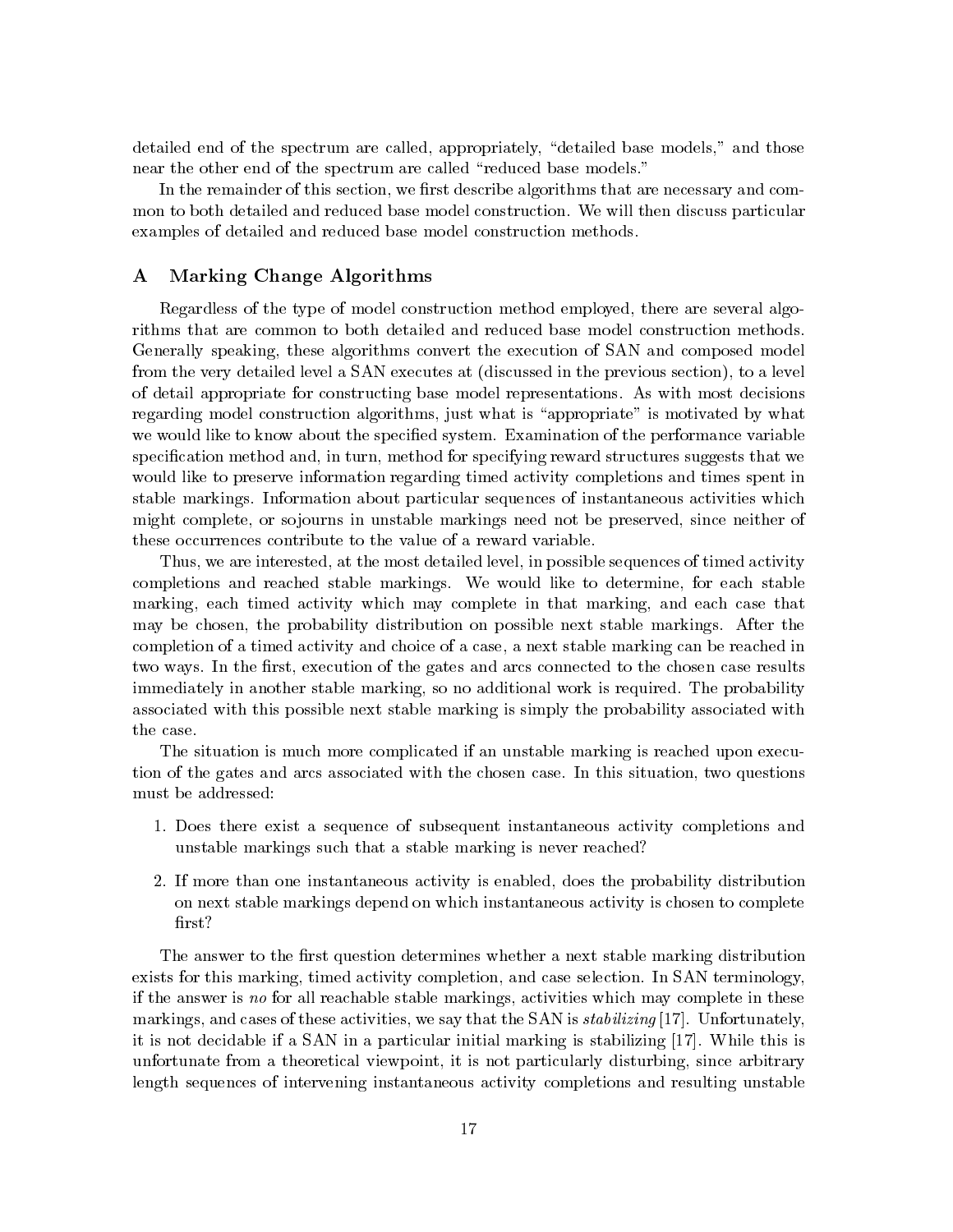markings could not be held in a computer with finite memory anyway. In practice, then, one just sets a limit on the number of subsequent instantaneous activities that will be allowed, and declares a SAN to be stabilizing if no sequences longer than this length exist.

Given that a SAN is stabilizing, then, the answer to the second question becomes important. In this case, the answer determines whether the next stable marking distribution is unique, or depends on instantaneous activity choices that are made while generating the next stable marking distribution. Recall that with SANs, choices made upon completion of an activity are made using cases, not by specifying a distribution on completion of one or more instantaneous activities enabled in a marking (a "random switch," in GSPN terminology [22]). This cleanly separates choices that the modeler is aware of, and should be probabilistically specified, and choices that he is not aware of, and should not matter. Thus, we would like the probability distribution on next stable markings to not depend on choices among concurrently enabled instantaneous activities. When such choices do not matter, we say that a SAN is *well specified* [17]. SANs that are well specified are completely probabilistically specied, in the sense that the chosen activity time distributions and case distributions completely specify the probabilistic behavior of the SAN. Since we wish to use probabilistic methods to evaluate a SAN's behavior, being well specified is a prerequisite to constructing a base model.

Fortunately, algorithms to determine whether a given SAN in some initial marking is well specified do exist, and are constructive, in the sense that while determining whether instantaneous activity choices matter, they determine that probability distribution, if it exists [17]. Informally, determining whether such choices matter involves enumerating all possible \paths," i.e. sequences of instantaneous activities and unstable markings, that are reached before reaching a stable marking, and grouping together those where the same choices among concurrently enabled instantaneous activities were made. Note that this grouping denes a compatibility relation on the set of possible paths, not an equivalence relation. Once the grouping is done, the set of possible next stable markings is computed for each compatibility set, by looking at the stable marking that results from each path's execution. The probability distribution within each compatibility set is then computed by summing the probability of each path that results in a particular stable marking within the set. Finally, the probability distributions of each compatibility set are compared with one another. If they are identical, then possible instantaneous activity choices that are made do not matter, and this common distribution becomes the next stable marking distribution for the original timed activity and case in the starting marking. If they are not identical, then the choices do matter, and the SAN is not well specied [17].

Given that a SAN is stabilizing and well specied, the above algorithms give us a method for jumping from stable marking to stable marking, recording the timed activity completion that caused the transition. Note that this computation can be done on the fly; there is no need to keeps sets of stable and unstable markings, which are later used to compute a statetransition matrix, as is done with GSPNs [22]. The next step in developing performability model construction methods is to determine an appropriate notion of state, and this choice is the basic distinction between detailed and reduced base model construction methods.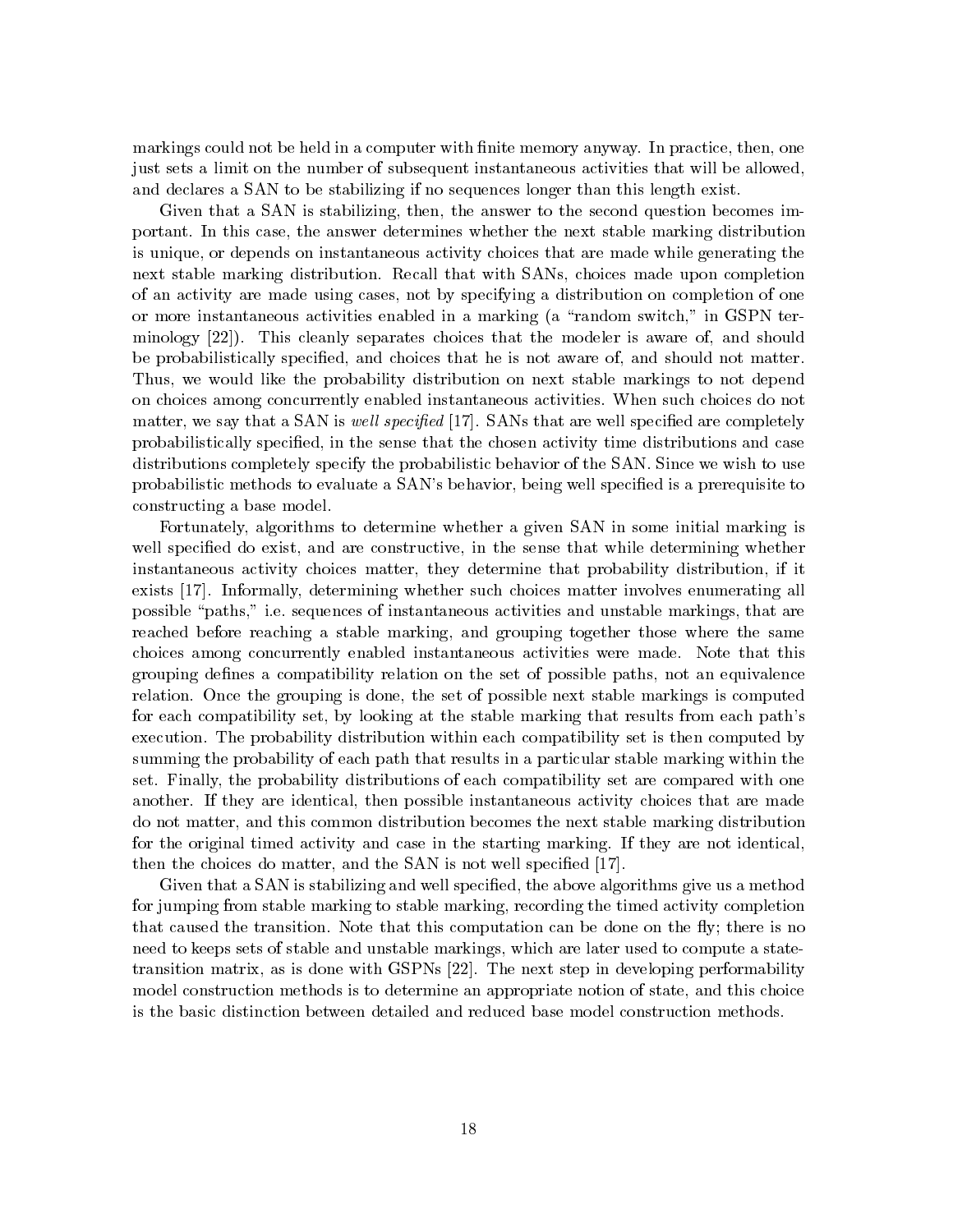### B Detailed Base Model Construction

Detailed base models are constructed directly from SAN and composed model representations, without regard to specied performance variables. Construction of base models from stochastic extensions to Petri nets is typically done this way, where most often, e.g.,  $[9, 22]$ , the state of the base model is taken to be the stable (also known as "tangible") markings of the network. More detailed notions of state, that keep track of the most recently completed timed activity, as well as the stable marking that is reached when that activity completes, can also be used  $[20]$ . Both of these notions of state are "detailed," in the sense that they preserve the exact marking of the specied SAN in the constructed base model. In the case of analytical methods, this marking becomes part of the state of the generated stochastic process, and in simulation methods, it is the notion of state that is employed on the generated trajectory when the simulator executes. Both of these detailed model construction methods are discussed in the following.

Construction for Analytic Solution When a SAN is well specified, and the possible stable markings are taken to be states, the resulting process is known as the "marking behavior" of the SAN. The *marking behavior* is, more formally, a stochastic process  $(R, T, L) = \{R_n, T_n, L\}$  where  $T_n$  is the time of the *nth* timed activity completion,  $R_n$  is the stable marking reached after the  $nth$  timed activity completion, and  $L$  is the total number of transitions of the process including the one made at  $T_0$ , given that  $R_0 = (\mu_0)$  and  $T_0 = 0$ . Note that since we maintain a separate random variable for markings entered and the time of entry, the number of activity completions during an interval can be counted. Similarly, activity completions which do not change the marking of the network can be detected, since successive times of activity completions are recorded by  $T_n$ .

When this level of detail is not needed, the "minimal marking behavior" can serve as a detailed base model. More formally, the *minimal marking behavior* of a SAN with marking behavior  $(R, T, L)$  is the stochastic process  $Z = \{Z_t | t \in \mathbb{R}^+\}$  where  $Z_t$  is the stable marking at time t. This behavior is minimal, relative to the marking behavior, in the sense that it is the behavior with the minimum number of state transitions that corresponds to the marking behavior. Hence, activity completions that do not result in a change of marking cannot be detected. The minimal marking behavior is the behavior that is typically derived from a stochastic Petri net, e.g., [13, 14, 22].

The resulting marking and minimal marking behaviors are Markov when all the activities in the model are exponential, and activities are reactivated often enough that their rate (if marking dependent) depends only on the current state. It is important to note, however, that there are SANs with all exponentially distributed activities that are not Markov. This possibly surprising fact follows from the execution rules for SANs. In particular, recall that activity times are determined at activation time and may be marking dependent. Therefore, depending on the nature of the specific model, it may be the case that an exponentially distributed activity time depends on a *past marking* for its rate, and is, hence, not Markov. Other stochastic Petri nets definitions do not allow this behavior, and implicitly assume that rates adjust to follow the current marking of the net. While this is one reasonable behavior (which can be specified using reactivation functions) that will result in Markov behavior, there are others, as well. Furthermore, if all activities are not exponential, it is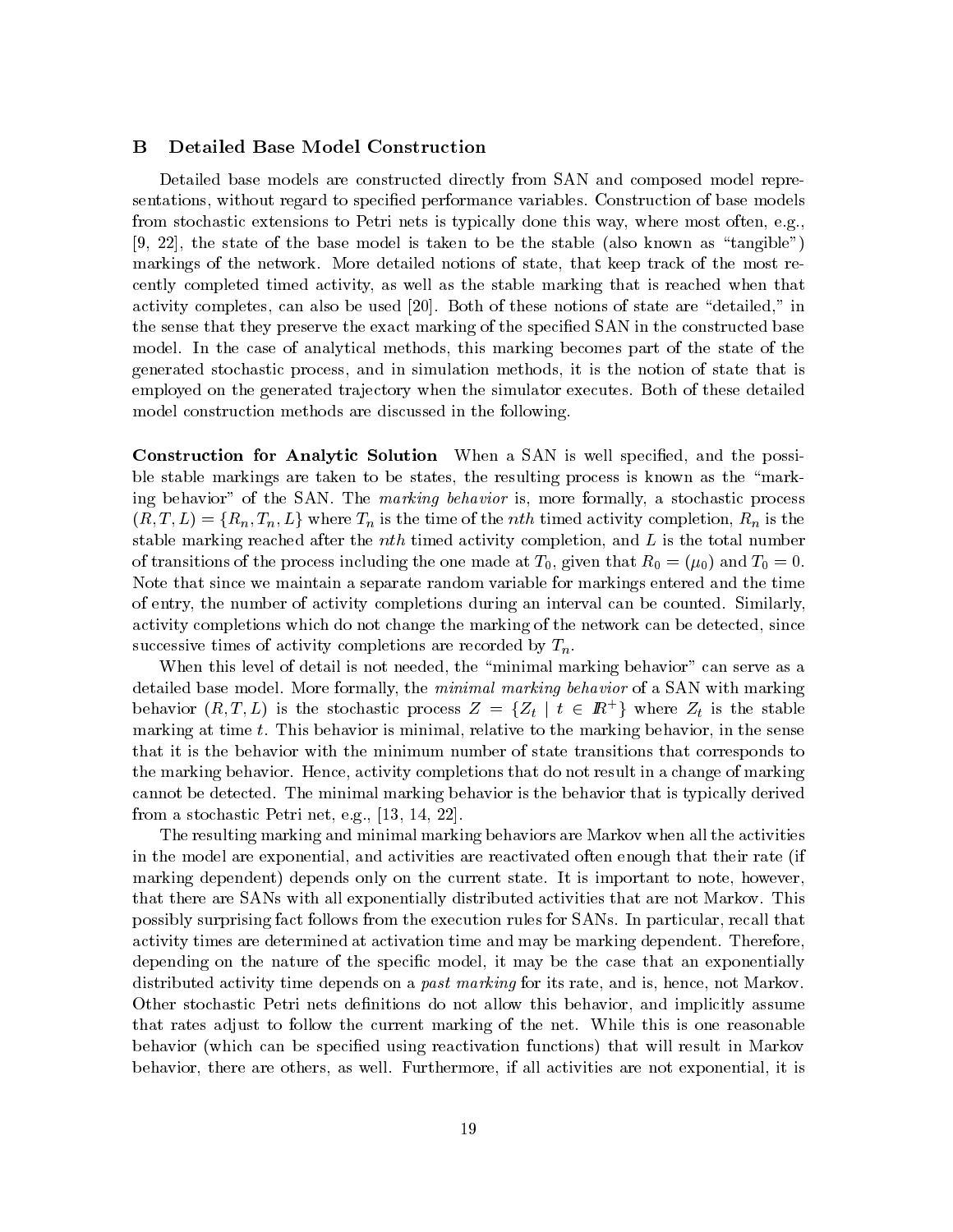not reasonable to assume that rates "adjust" as markings change, since the delay behavior of these activities is not memoryless. For more information, and a precise denition of the class of SANs that exhibit Markov behavior, see [17].

Given the behavior of a SAN is Markov, we can generate the marking behavior, represented as a state-transition-rate diagram, as follows. First, each activity that may complete in the initial state is completed, generating a potential new state corresponding to each possible next stable marking that may be reached from the initial marking. If a potential next state already exists, a non-zero rate from the original state to the reached state is added to the list of rates associated with the originating state. If the reached state is new, then it is added to the list of states which need to be expanded. A rate from the original state to the new state is then added to the list of rates for the original state. Generation of the marking behavior then proceeds by selecting states from the list of unexpanded states and repeating the above operations. The procedure terminates when there are no more unexpanded states (signifying that the state space is finite and has been generated), or when the capacity of the machine to store additional states is exhausted. In this case, the state space is infinite or too large to be computed. For a more precise description of this algorithm, see [20].

Marking Behavior of Faulty Multiprocessor Model To illustrate the marking behavior of a composed SAN-based reward model, consider again the faulty processor model. Suppose we are interested in the simple case where there is a single buffer, and two PEs. In this case, the marking behavior of the process has 18 states, and has the state transition rate diagram given in Figure 5. In the figure, circles represent possible marking states. and the numbers within the circles refer to the markings of places in that state. The two numbers on the first line refer to the marking of the first processor, the two on the second line the marking of the second processor, and the one on the third the marking of the buffer. The marking of place *size*, in the buffer submodel, is not shown, since it is constant and equal to the number of buffers in the system, for all states. The marking for each SAN is such that the places are in alphabetical order. Rates are not shown on the arcs to reduce the complexity of the figure, but are generated via the marking behavior generation process just described. As can be seen from the gure, the marking behavior of even a small configuration of the example system is quite complex. Furthermore, as shown in Table 6, it grows in size rapidly as the number of buffers and processors considered increases. Dashes in the table represent state spaces that were too large to generate.

In spite of this fairly rapid growth in size, the marking behavior is not always sufficient to support a variable that depends on knowing which activity completed in a particular marking. This is true, since there may be more than one activity which may complete in a marking that results in the same next stable marking. These multiple activities induce the same state transition in the marking process, and hence cannot be distinguished.

If this can happen, one must keep track of the most recently completed timed activity, as well as stable marking, as part of the state description. The resulting process is known as the "activity-marking behavior" of a SAN [17]. Formally, the *activity-marking behavior* is a stochastic process  $(R, T, L) = \{R_n, T_n, L\}$  where  $T_n$  is the time of the *nth* timed activity completion,  $R_n$  is the am-state reached after the *nth* timed activity completion, and L is the total number of transitions of the process including the one made at  $T_0$ , given that  $R_0 = (\nabla, \mu_0)$  and  $T_0 = 0$ . An "am-state" is a possible stable marking of the network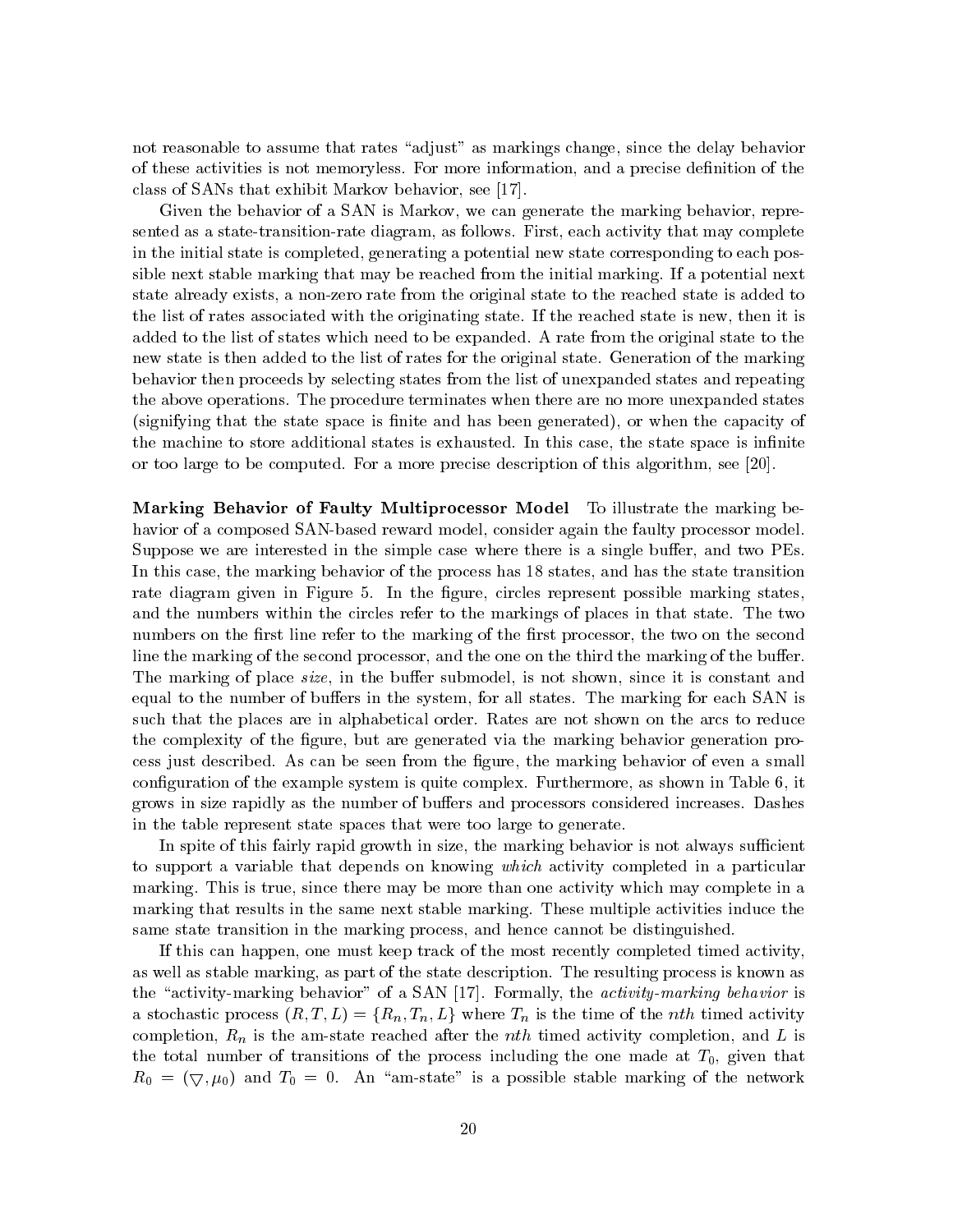

Figure 5: Marking Behavior for Faulty Processor with 1 Buffer and 2  $\rm{PEs}$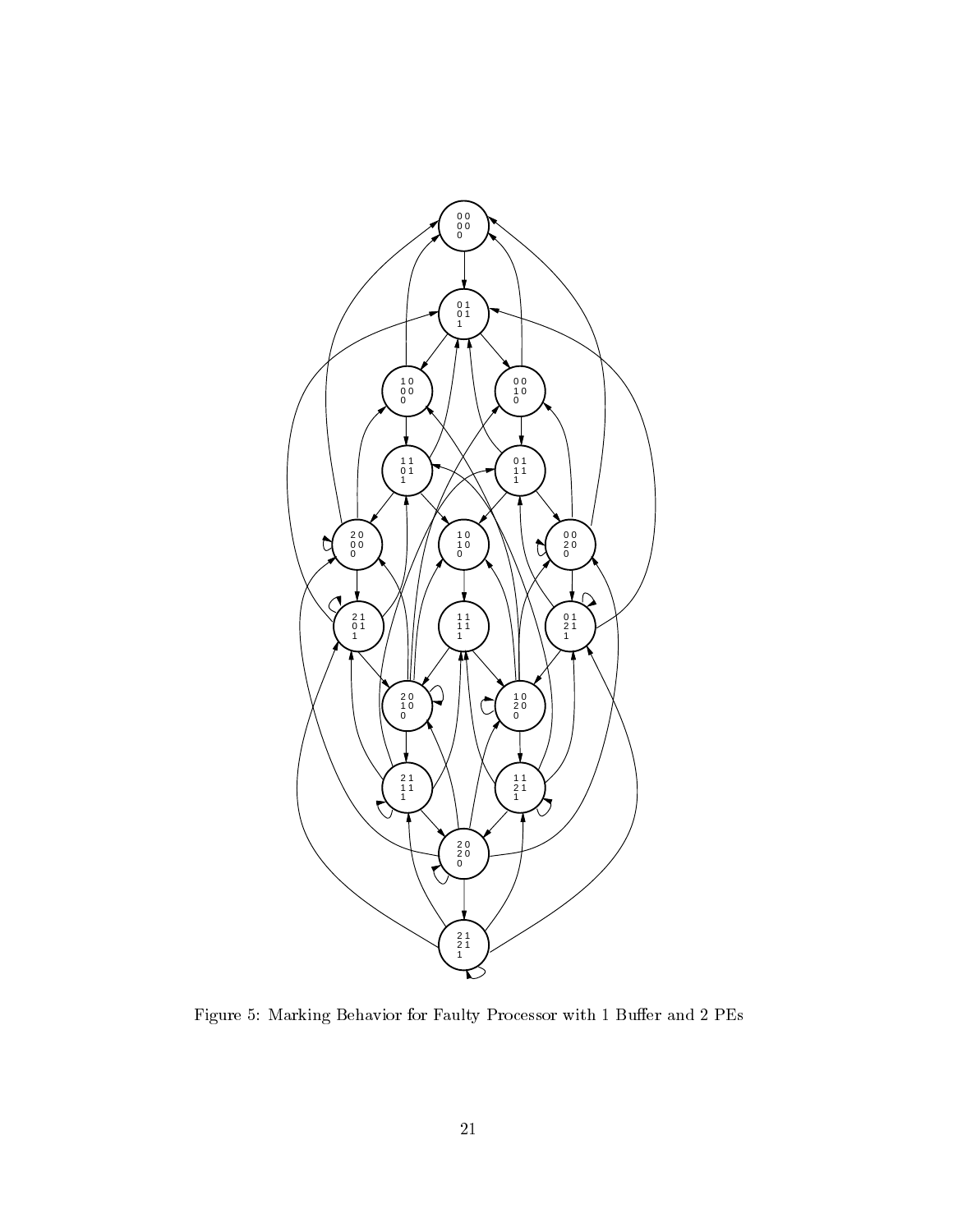| $^{\#}$ | <b>Marking Behavior</b> |        |        |        | <b>Activity-Marking Behavior</b> |         |        |        |
|---------|-------------------------|--------|--------|--------|----------------------------------|---------|--------|--------|
| Proc.   | Number of Buffers       |        |        |        | Number of Buffers                |         |        |        |
|         |                         | Ð      | 10.    | 20     |                                  |         | 10     | 20     |
|         |                         | 18     | 33     | 63     | 12                               | 44      | 84     | 164    |
| 2       | 18                      | 54     | 99     | 189    | 58                               | 214     | 409    | 799    |
| 5       | 486                     | 1,458  | 2,673  | 5,103  | 3.483                            | 12,555  | 23,895 | 46,575 |
| 17      | 4,374                   | 13,122 | 24,056 | 45,972 | 43,012                           | 292,330 |        |        |
| 10      | 118,098                 |        |        |        |                                  |         |        |        |

Table 6: State Space Sizes for Detailed Base Model Construction Methods

together with a timed activity that may result in that marking when it completes.  $\bigtriangledown$  is a fictitious activity that is assumed to complete, bringing the network into its initial marking.

It can be shown [20] that the activity-marking behavior of a network is Markov whenever the marking behavior is Markov, and that the activity-marking behavior supports all performance variables that can be defined using the reward variable specification method described in Section II. However, this construction method results in base models that become extremely large as the size of a system grows. For example, Table 6 shows that the size of the resulting activity-marking space of the faulty multiprocessor model grows extremely rapidly as the number of processors and buffer stages is increased. Even if one considers only the marking behavior, the state space grows quickly, and becomes unmanageable for most realistic applications. This motivates the development of reduced base model construction methods, which will be discussed in the next section. Before doing so, however, we outline a method for simulating SAN-based reward models, using the notions of state just discussed.

Construction for Solution by Simulation A simple approach to discrete-event simulation, in which each activity is an event type and every activity completion is an event (e.g., [17, 23, 24]), must be employed if one wished to preserve the complete marking or am-state during execution. Simulation of stochastic extensions to Petri nets is typically done in this manner, although simulation of a generated stochastic process representation has also been proposed [25]. Use has also been made of the structural relationship between activities (transitions in GSPNs) [23] to minimize the number of event types that need to be checked for a change in status while retaining the detailed notion of state.

In such a procedure (for example, as implemented in  $[19]$ ), detailed state trajectories are generated by completing the earliest activity scheduled to complete, iteratively, and updating a single future event list, which keeps track of activities scheduled to complete. At every activity completion, a new stable marking for the model is chosen probabilistically from the set of next stable markings generated, using a procedure similar to that discussed in subsection A of this section. It is then necessary to check all scheduled events to see if they are still enabled in the new marking. The events that remain enabled must be kept on the future events list, unless the current marking is a reactivation marking for the activity. If it is, the activity is first removed from the list, and then added back to the list, with the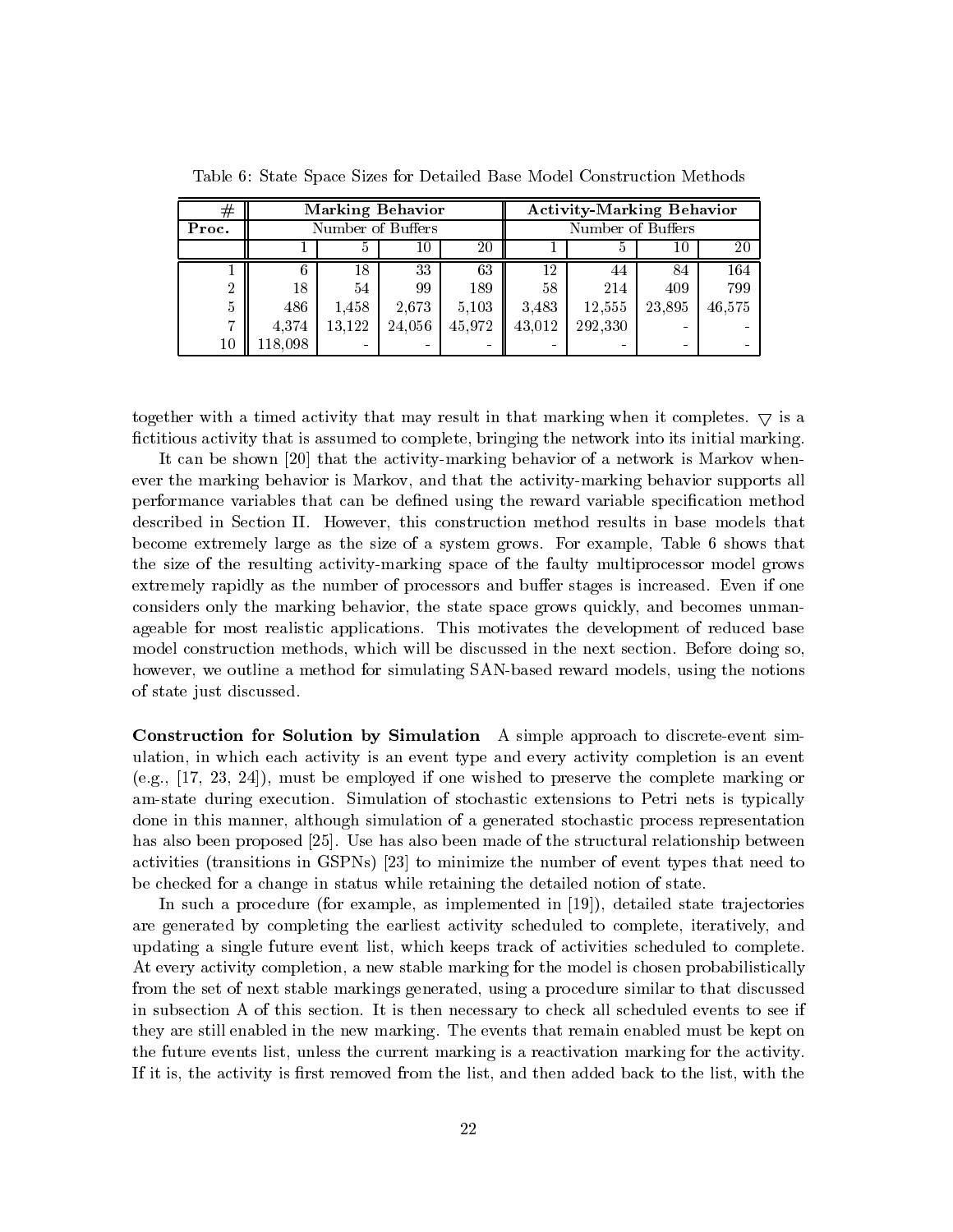new scheduled completion time. Finally, all activities that are not currently on the future event list must be checked to see ifthey are now enabled, and hence should be added to the list.

While this procedure is simple, it does have some drawbacks. These stem primarily from the fact that as the number of activities (or transitions, in stochastic Petri net terminology) grows, the work that must be done to update the future event list, upon each state change, also increases. This work relates primarily to the fact that after a change in marking, a large number of activities need to be checked to see if their status (enabled or disabled) has changed. Making use of structural information to minimize the number of activities that may have changed their status [23] together with reduced base model construction solves this problem, and will be discussed in the next subsection.

### C Reduced Base Model Construction

Detailed base model construction methods can lead to base models that are extremely large, if analytic solution methods are employed, and where a large number of events need be considered during each state change, if simulation is used. To avoid these problems, we make use of the SAN and composed model structure to develop a less-refined notion of state, which does not distinguish between replicate submodels. This notion of state is adaptive, and depends on the structure of the composed model tree and choice of performance variables. By exploiting symmetries present in the composed model (identified via the replicate node). the procedures generate base models that often consist of many fewer states for analytic solutions. They also result in fewer events that must be processed upon each state change if simulation is used. This subsection will first describe the notion of state employed (and represented graphically as a "state tree"). It will then describe how state trees are used in analytical and simulation-based construction methods.

State Trees State trees [18, 26] are closely related to the graphical representation of composed SAN-based reward models, described in Section II. Recall that a composed SBRM is a result of operations on SBRMs that themselves may be composed models. This composition is represented graphically by a tree. A notion of "state" can then be determined at each level of the tree structure. At a join operation, we keep a vector of "states" for each joined submodel. At a replicate operation, the number of replicas in each existing submodel "state" is kept. Finally, at the lowest level, the "state" of a SAN model is its normal marking. The complete state is then the impulse reward due to the last activity completion and the composed state formed as above. The notion of state thus preserves the identity of all submodels at a join node, but only keeps track of numbers of submodels in particular states at replicate nodes.

State trees are a graphical representation of the marking portion of a reduced base model state. They consist of three types of nodes: join nodes, replicate nodes, and SAN nodes. All leaves of a state tree are of type SAN. Nodes that are not leaves are of type join or replicate. A node of type SAN has a *sub-type* which relates the node to a particular SAN model. Each node in the state tree has a corresponding node in the composed model diagram. A node on a particular level on a state tree corresponds in type and level with a node on the composed model diagram. On both the state tree and the composed model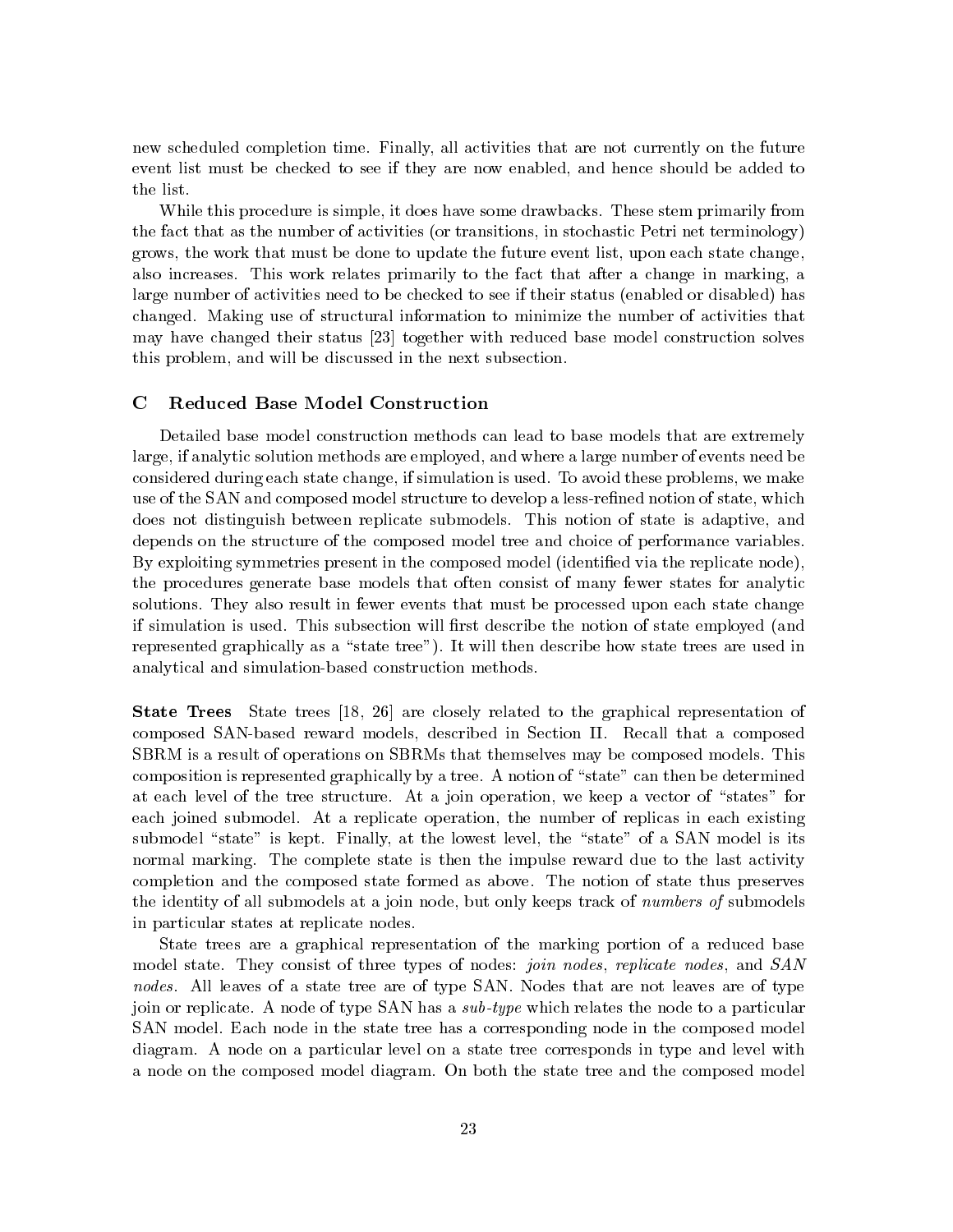

Figure 6: Initial Reduced Base Model State

diagram, nodes related to SANs are at the leaves of the tree.

Furthermore, each state tree node has an associated subset of the distinguished places of the corresponding node in the composed model diagram. These are the places that are distinguished at the node, but not at its parent node. For convenience, we use the expression "a place at node  $i$ " to characterize this relationship between nodes in the state trees and places in the composed SAN-based reward model. Given this assignment of places to nodes in the state tree, we define  $\mu_i$  as the restriction of the global marking to the places at node i. The marking  $\mu_i$  appears next to a node i and is ordered according to the alphabetical order of the places at that node.

Nodes in a state tree are connected by directed arcs. An arc that connects a parent node i to a node j has an associated integer  $n_{i,j}$ , where  $n_{i,j}$  is the number of occurrences of the marking of the SBRM represented by node  $j$  at node  $i$ . By definition, each outgoing arc j from a join node i has  $n_{i,j}$  equal to one, since there is one copy of each constituent SBRM used in the join operation. Outgoing arcs from replicate nodes can have cardinality ranging from one to the degree of replication defined in the corresponding composed model node, and represent the number of replicas in a particular sub-state.

State Trees for the Faulty Multiprocessor Model To illustrate the use of state trees, consider again the N-processor faulty processor model introduced in Section II. The state tree for the initial reduced base model state of this model, when the number of buffer stages is 1, is given in Figure 6. Note the common place queue is at the top level join node (denoted by " $J$ " in the figure), since it is common to all processor replicas and the buffer. No places are at the replicate node (denoted with a  $\mathbf{R}$ "), since the only place common at that level (queue) is also common at the next higher level. The "N" on the outgoing arc from the replicate node denotes that all  $N$  replicas of the processor are in a single marking, where the number of jobs at the processor is zero.

Only one activity, *arrival* in submodel buffer, is enabled in the initial marking. It will therefore eventually complete, resulting in the state tree shown in Figure 7. Note that the structure of the tree has not changed, only the marking of place queue, at the join node. In this marking, the queue is full, so activity *arrival* is no longer enabled. Activity *access* is now enabled in all processor submodels, which are "competing" for the job. Eventually,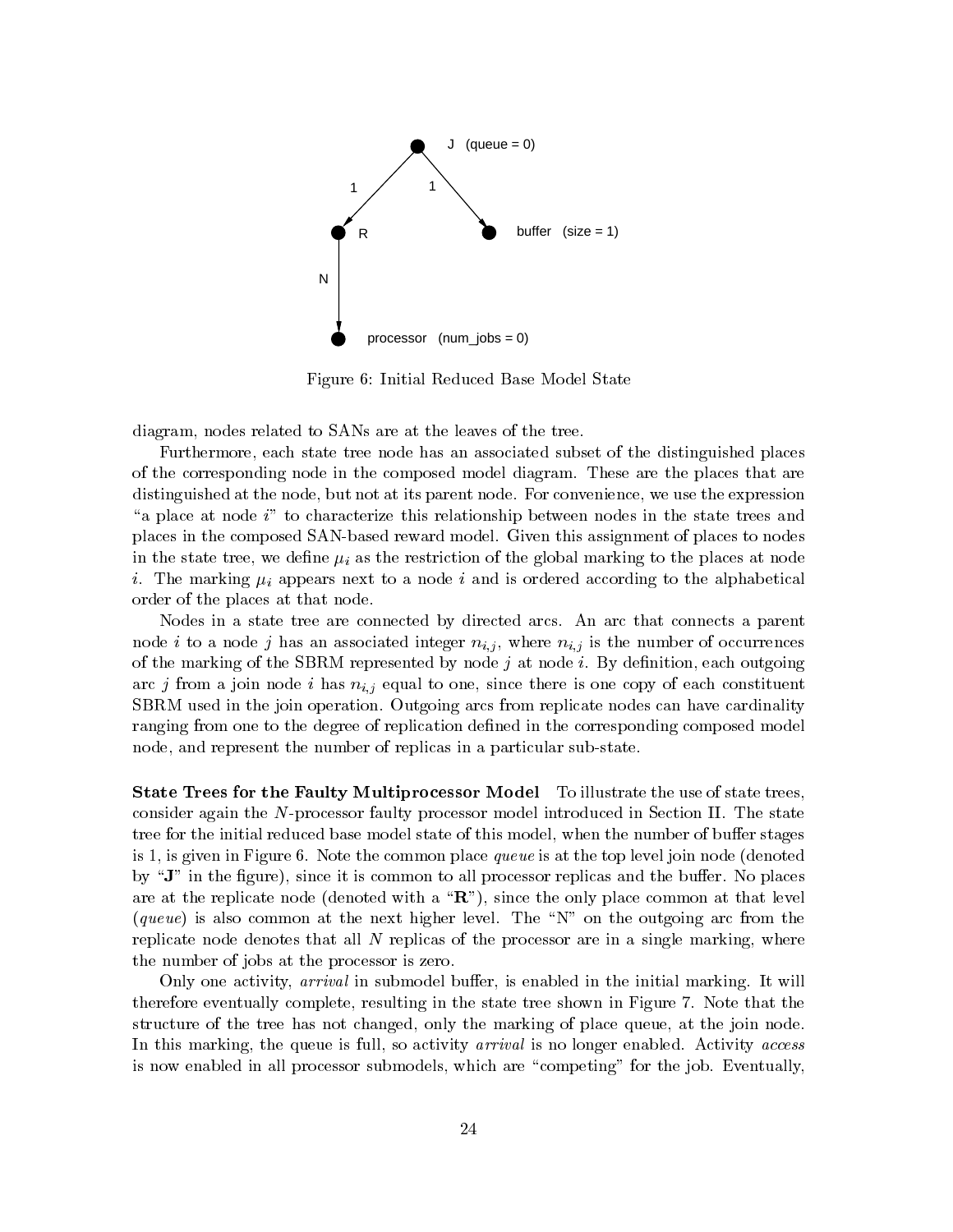

Figure 7: Second Reduced Base Model State



Figure 8: Third Reduced Base Model State

one of these activities will complete, resulting in the state tree shown in Figure 8.

Note that the structure of the tree has now changed, with the processor submodels split into two groups,  $N-1$  models which remain in the idle state, and one model, which now has a token in place  $num\_jobs$ , indicating that it is processing a single job. It is important to note that the particular processor submodel in which activity access completed is not recorded, only the fact that activity access completed in some processor submodel. This observation gives insight into the cause of the reduction in number of states in a reduced base model. For a replicate node with N competitively enabled timed activities, this abstraction results in an N-fold reduction of possible next stable markings. If the composed model consists of multiple replica nodes, arranged in a hierarchical fashion, the reduction can be even greater.

Construction for Analytical Solution A state tree, together with the impulse reward of the timed activity that most recently completed, form a complete state in a reduced base model. Note that the leaves of the state tree are submodels in a particular marking, and the number of submodels in that marking can be determined by multiplying the weights associated with the arcs on the path from the root of the tree to the submodel.

A reduced base model then can be generated, conceptually, by taking the reachable complete states as the states in a stochastic process and computing transitions between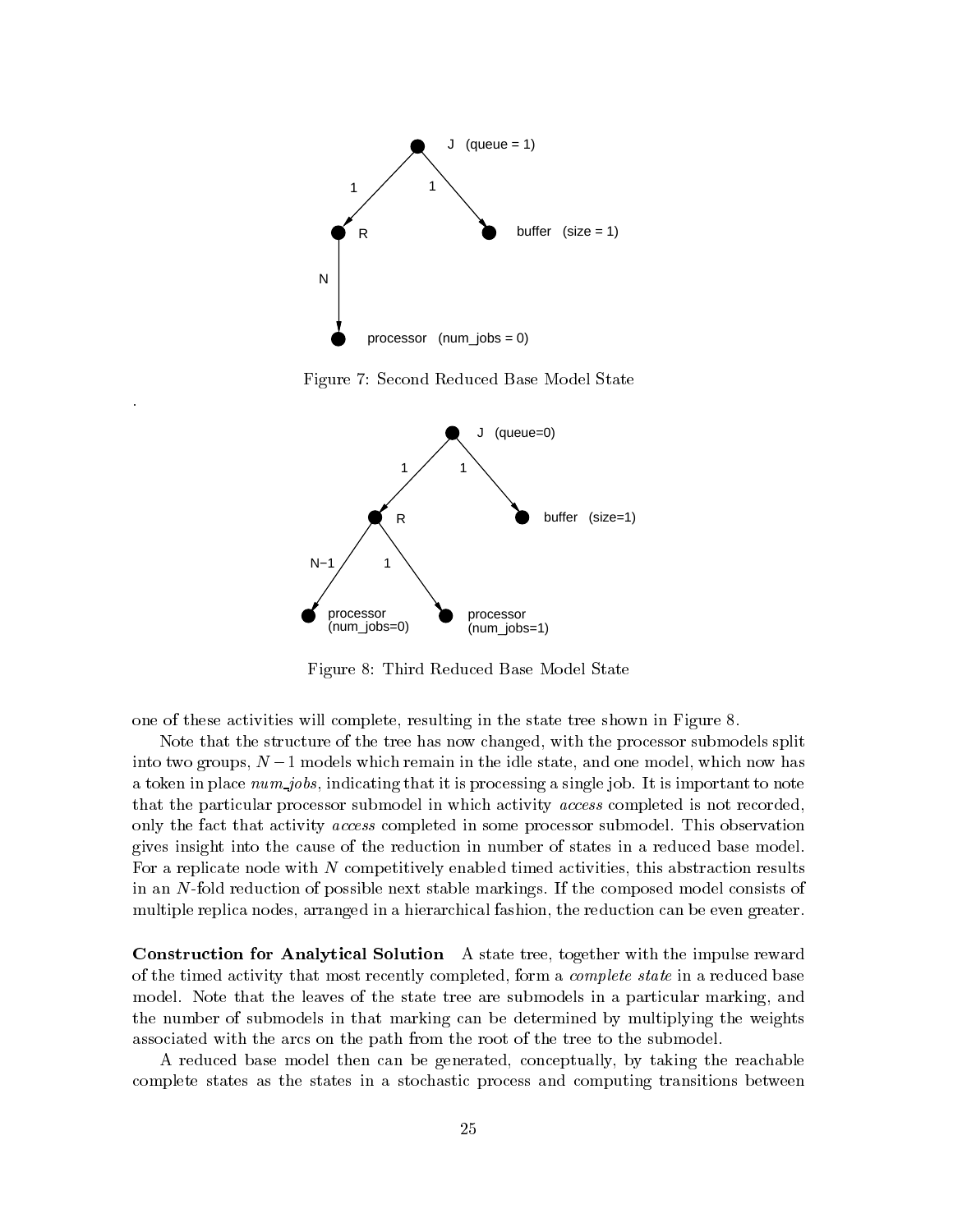these states. The process to generate a reduced base model is very similar to that used to generate a detailed base model, except that the algorithm operates on complete states. The rates from one complete state to another are determined, as described earlier in this section, except that we consider completions of activities from sets of replica activities  $$ that is, sets of identical activities in different replica of a submodel in a particular marking. The SAN will transition from a state when the first activity in some set of replica activities completes, so the departure rate assigned to a set of replica activities in a leaf in the state tree is equal to the rate assigned to that activity in the SAN, multiplied by the number of submodels that are in the marking. Using these rates, and the generated state transition probabilities, we can transition directly from one reduced base model state to another.

It can be shown (see [20]) that the resulting reduced base model:

- 1. is Markov whenever the corresponding detailed base model is, and
- 2. supports the specied performance variable.

The first fact is established by formally specifying a mapping from each am-state of the model to its corresponding reduced base model state, and showing that this mapping defines a strong lumping on the am-behavior of the model. Thus, reduced base models produce exact results, and can be solved using Markov methods whenever detailed base models can. It is important to note that, while the proof of the Markov nature of the reduced base model relies on lumping arguments, the generation process described above does not rely on lumping. Instead, it generates the reduced base model directly from the composed SAN specification, without ever generating the activity-marking behavior of the model.

The second fact is established by noting that, according to the variable specification method described in Section II, the impulse and rate rewards are specified in terms of a SAN, and are thus identical for all replica SANs defined by the replicate operation. Since all such SANs have identical rewards when in the same marking, the reward obtained while executing a composed SAN model depends only on the number of replica SANs in a particular marking, not the fact that a particular replica is in some marking.

Reduced Base Model for Faulty Multiprocessor Model To illustrate analytic reduced base model construction, consider once again the faulty multiprocessor introduced in Section II. Figure 5 showed the marking behavior of this model when the number of buffer stages is one and there are two PEs; Figure 9 shows the reduced base model for the same model parameters, when all activities have identical impulse rewards. In the figure, states are notated as follows. Replica submodels in identical markings are not distinguished (as per the state tree concept), and hence, a state can be labeled by the distinct markings of each SAN, and the number of SANs in each of these markings. As before, markings of SANs are shown as vectors of places in alphabetical order, and the marking of place size in submodel buffer is not shown, since it is constant for all states. The number of submodels in a particular marking is given by the number before the colon on a line, and the vector after the colon represents the marking of that number of submodels. The numbers on the arcs are rates between states, and were calculated as described earlier.

The top state in the diagram thus represents the case where both processors are idle, and the queue is empty. The state below and to the left represents the situation where one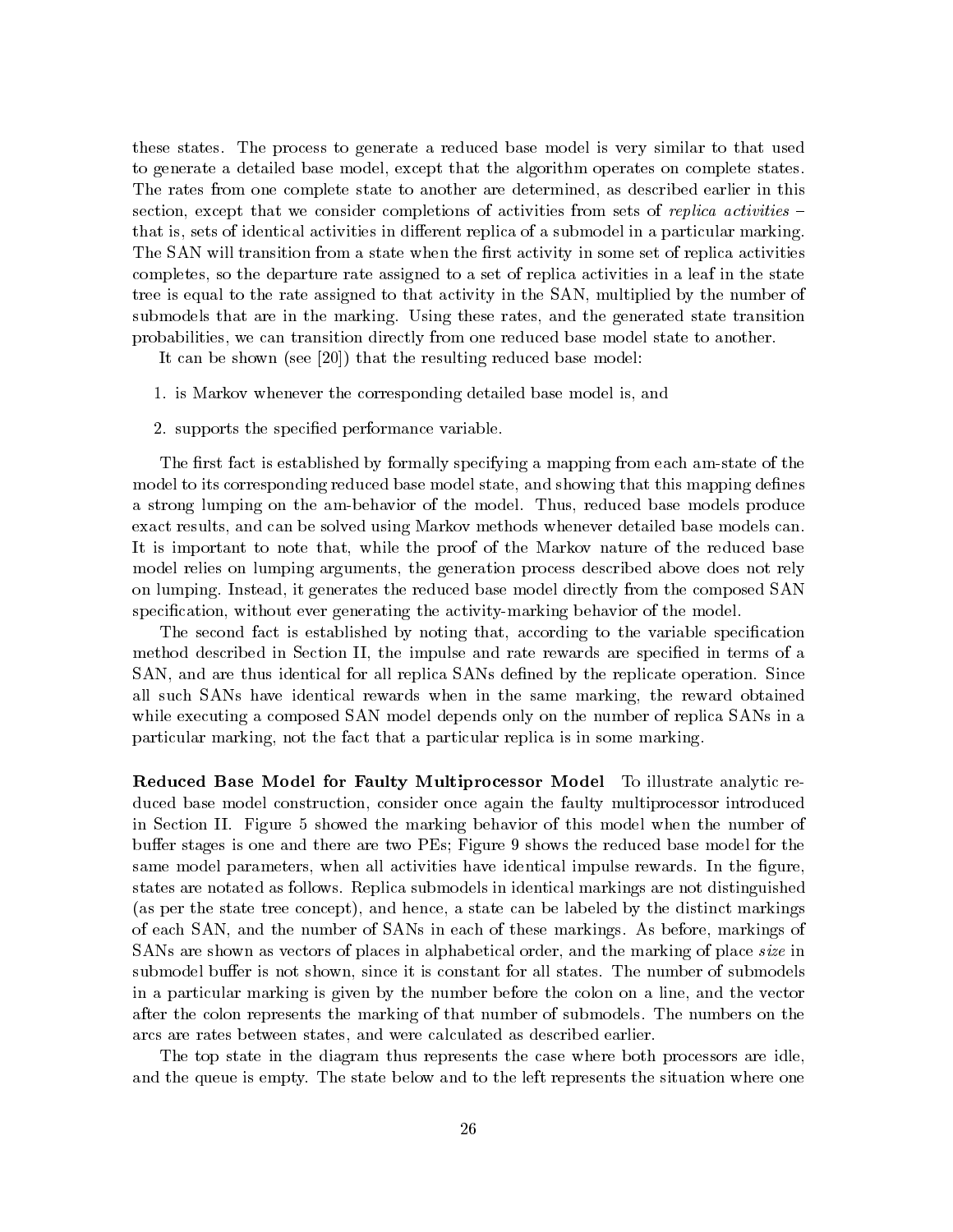

Figure 9: Reduced Base Model for Faulty Processor with 1 Buffer and 2  $\rm{PEs}$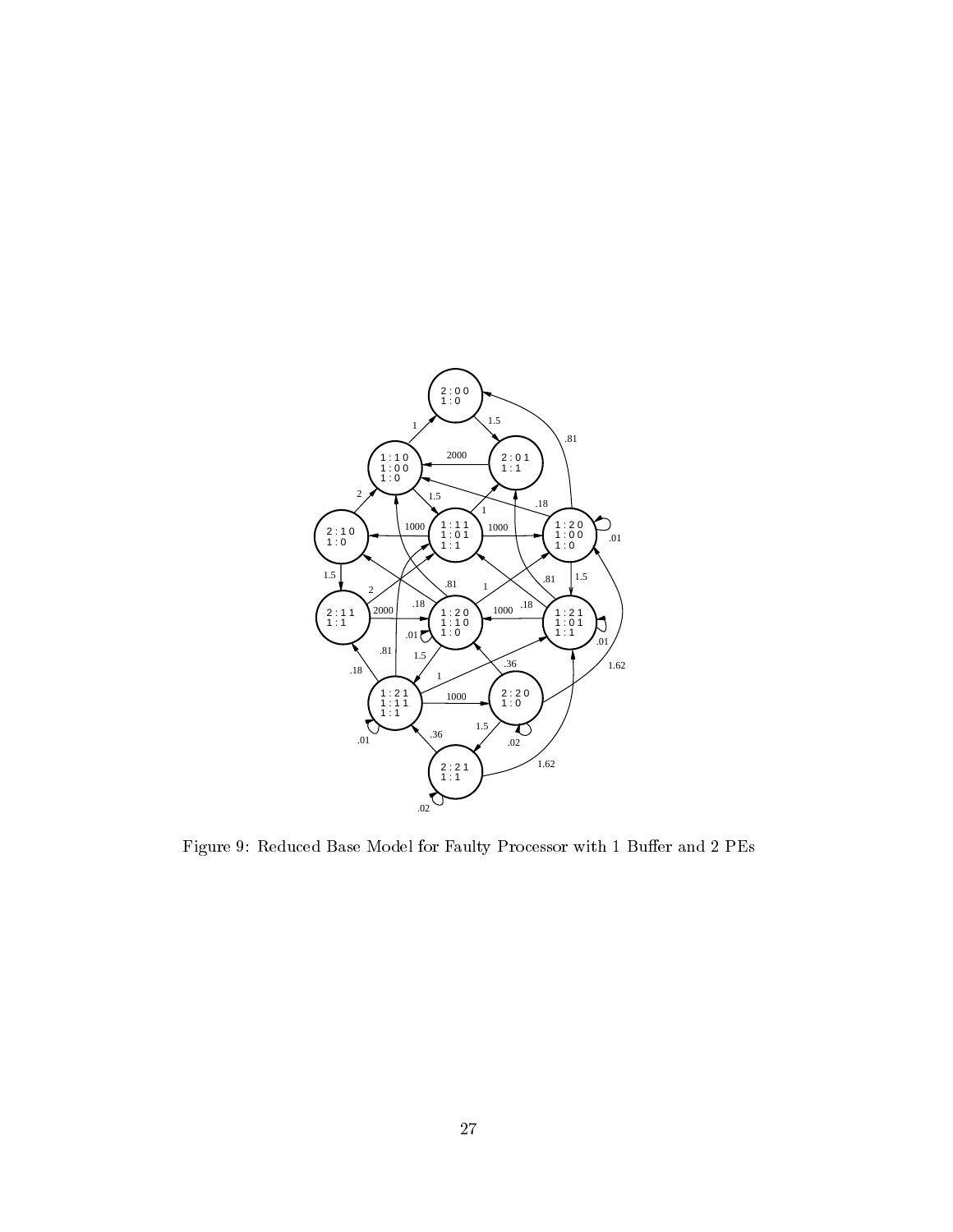| #     | <b>Marking Behavior</b> |        |        |                   | <b>Reduced Base Model</b> |         |         |         |
|-------|-------------------------|--------|--------|-------------------|---------------------------|---------|---------|---------|
| Proc. | Number of Buffers       |        |        | Number of Buffers |                           |         |         |         |
|       |                         | 5      | 10     | 20                |                           | 5       | 10      | 20      |
|       | 6                       | 18     | 33     | 63                | 6                         | 18      | 33      | 63      |
| 2     | 18                      | 54     | 99     | 189               | 12                        | 36      | 66      | 126     |
| 5     | 486                     | 1,458  | 2,673  | 5,103             | 42                        | 126     | 231     | 441     |
| 17    | 4,374                   | 13,122 | 24,056 | 45,972            | 72                        | 216     | 396     | 756     |
| 10    | 118,098                 |        |        |                   | 132                       | 396     | 726     | 1,386   |
| 15    |                         |        |        |                   | 272                       | 816     | 1,496   | 2,856   |
| 20    |                         |        |        |                   | 462                       | 1,386   | 2,541   | 4,851   |
| 50    |                         |        |        |                   | 2,652                     | 7,956   | 14,586  | 27,846  |
| 100   |                         |        |        |                   | 10,302                    | 30,906  | 56,661  | 108,171 |
| 250   |                         |        |        | $\blacksquare$    | 63,252                    | 189,756 | 347,886 |         |
| 500   |                         |        |        |                   | 251,502                   |         |         |         |

Table 7: Detailed vs. Reduced Base Model Construction Methods

of the processor submodels has a single token in place  $num\_jobs$ , one processor submodel has no tokens in place num jobs, and there are zero tokens in place buffer. Normally (since we require that reduced base models support variables that depend on activity completions), the impulse reward of the activity that most recently completed would also be part of the state label, but since this impulse is the same for all activities, the label is not needed. Note that the reduced base model consists of 12 states, while the marking behavior consisted of 18 states. The savings comes from the fact that we do not distinguish between the two processor submodels in the reduced base model.

The differences in state space size are dramatic for larger systems, as shown in Table 7. As with Table 6, dashes represent state spaces that were too large to generate. As can be seen from the table, generating detailed base models become impractical after only ten processors, but models for up to 500 processors can be generated when using reduced base model construction methods.

Construction for Solution by Simulation Recall that when detailed base model construction methods are used, activities in SANs are event types, and activity completions are events in the discrete event simulation. For large models, this leads to situations where there are a very large number (possibly 1000's) of event types, and the number of activities whose "status" (i.e., enabled or disabled) must be checked upon each activity completion is correspondingly large. In simulation, reduced base model construction methods make use of the state tree to more efficiently perform future events list management [26].

This efficiency is achieved by reducing the number of activities that are checked for a change in their status during the transition from one reduced base model state to another. The reduction can be achieved since all replicas of each activity which have their input places in the same marking, will have the same status. By definition, this will be the case for all replica activities at a particular leaf in the state tree, and hence we only need check the status of one activity in a set of replica activities at a leaf in the state tree. More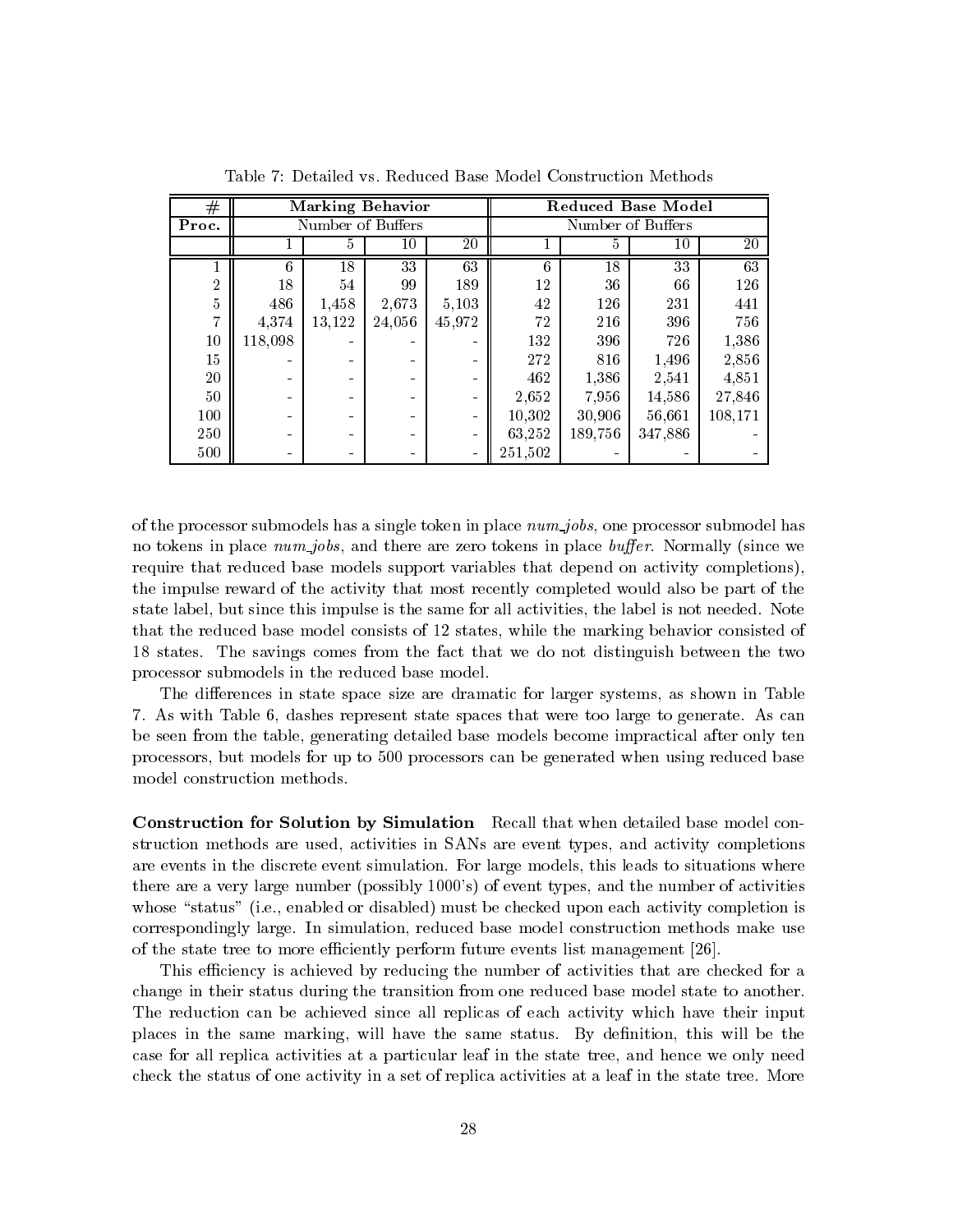

Figure 10: State Tree with Future Event Lists

formally, we define a *representative activity* as an activity that "represents" the set of replica activities  $a_1 \in A_1$ ,  $a_2 \in A_2$ , ...,  $a_i \in A_i$ , ...,  $a_n \in A_n$ , where  $A_i$  is the set of activities of the  $i^{\prime\prime}$  replica in a set of  $n$  replicas of a particular submodel in identical markings. Each representative activity is an event type in the new simulation technique, whereas activity completions are events.

During simulation, we operate on representative activities, instead of all activities, when performing future event list management. Status checks on activities are then reduced to a single check per set of replica activities for a set of submodels in identical markings. The events for each of these replica activities can be grouped into a list related to the representative activity. We call this list of sampled completion times a "compound event." More formally, we define a *compound event*  $e_a$  for representative activity a as the list of sampled completion times  $\{t_1, t_2, \ldots, t_n\}$ , where n is the number of activities represented by a. As argued in the previous section,  $n$  can be found by multiplying the numbers on the arcs on the path from the root to the SAN under consideration. Using this information, compound events can be built, each with  $n$  elements, from the list of future events for each set of submodels represented by a leaf node.

Simulation of Faulty Multiprocessor Model The faulty multiprocessor model is useful to illustrate the use of compound events in simulation using state trees and multiple future event lists. Specifically, consider the state tree of Figure 10, which has each leaf node augmented with a list of compound events. This state represents the situation where 5 PEs are processing a single task. In this state, there are three sets of compound events:  $E1, E2,$  and  $E3. E1$  has no events scheduled, since there are no activities enabled in this state in this submodel. E2 has one compound event scheduled, corresponding to activity processing. Since there are five replicas of type processor in the same marking (the result of multiplying the integers at each arc on the route from the node at the highest level to the leaf), processing has five sampled completion times.  $E3$  has one event scheduled, since the queue is now empty, and hence, activity *arrivals* is enabled. There is only one time scheduled for this event, since the submodel corresponding to this leaf is not replicated.

The algorithms to effect the transition from one state tree, augmented with future events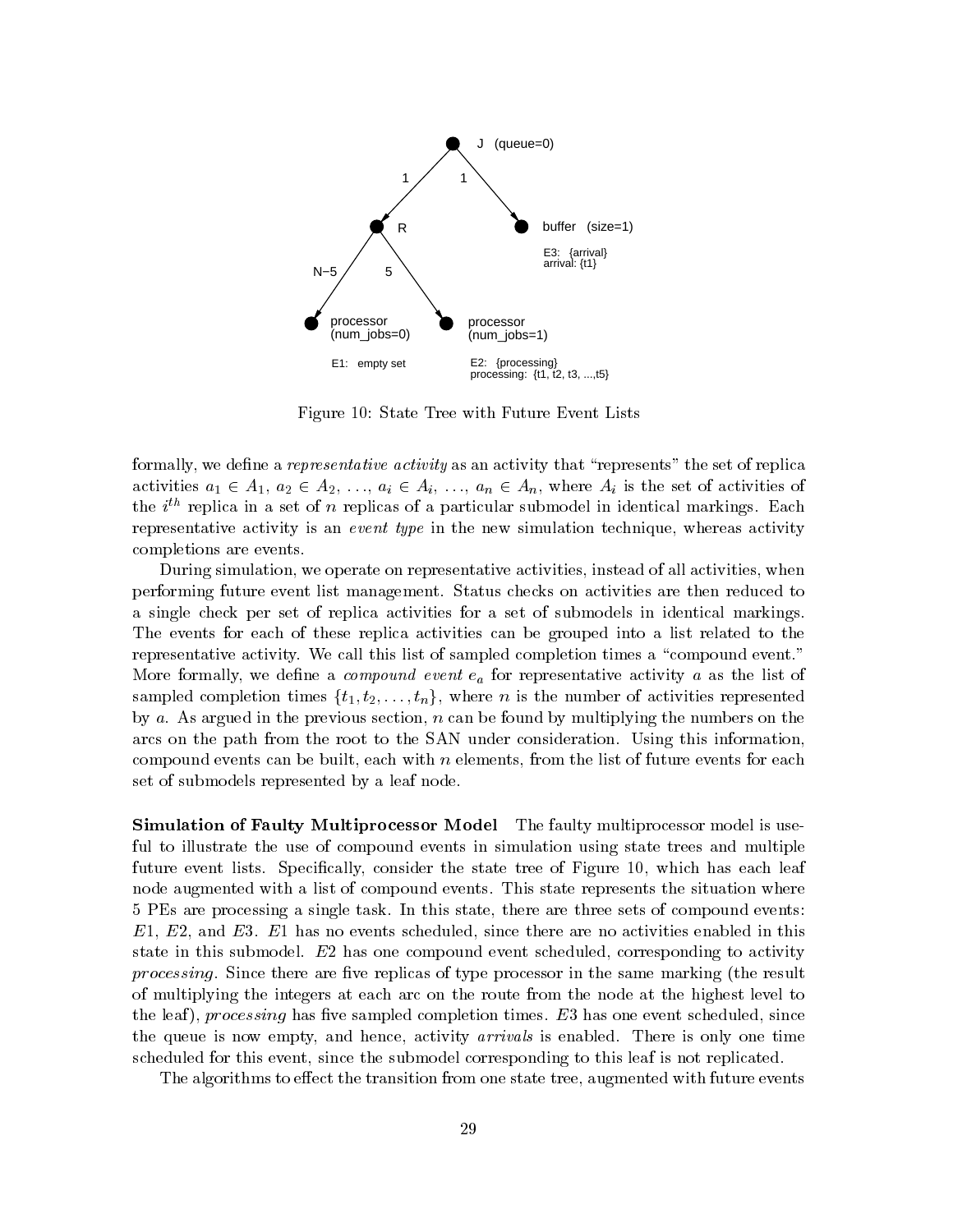lists, to another are quite complicated, since trees may have multiple replicate nodes, each which may split or join in a given state change. A detailed description of the algorithms. which also make use of structural information to detect activities which may have changed their status, can be found in [26].

## IV Summary

As argued in the introduction, model specification and construction are important aspects of performability evaluation. With proper abstractions and tools, they make possible the specification of complex behaviors, which would be extremely difficult to represent at the state level. Early specification of performance measures is also very important, since they can guide development of the specification of the environment and object system. Furthermore, a carefully chosen specification formalism can greatly aid in the construction process, by suggesting base models that are tailored to the measures in question or that exploit symmetries that are made evident by the specification method. Use of such techniques can result in base models that are smaller, and can be solved more efficiently than if they were not used.

While the simple example presented herein illustrated some of these advantages, the \proof" comes through application to realistic, practical examples. Such applications can validate the utility of specification and construction techniques and (when limits are reached) serve to motivate new work. Early (circa 1986) specification and construction methods were implemented in METASAN, and all methods described in this paper have been implemented in UltraSAN. Both tools have been used for a wide variety of performance. dependability, and performability evaluations. In particular, with regard to performability evaluation, they have been used to evaluate both computer (e.g., [27, 28]) and communication (e.g., [29, 30, 31, 32]) systems. The results show that stochastic activity networks are indeed an appropriate method for specifying complex system behaviors, and that, for many practical examples, reduced base model construction methods generate base models that can be solved using readily available computing resources.

### REFERENCES

- [1] D. Ferrari, Computer Systems Performance Evaluation, Prentice-Hall, 1978.
- [2] K. Kant, Introduction to Computer System Performance Evaluation, McGraw-Hill, 1992.
- [3] J.-C. Laprie, editor, *Dependability: Basic Concepts and Terminology*, volume 5 of Dependable Computing and Fault-Tolerant Systems, Springer-Verlag, 1992.
- [4] J. F. Meyer, "On evaluating the performability of degradable computing systems," in Proc. 8th Int'l Symp. on Fault-Tolerant Computing, pp. 44-49, Toulouse, France, June 1978, IEEE Computer Society Press.
- [5] J. F. Meyer, "On evaluating the performability of degradable computing systems," IEEE Trans. Computers, vol. C-29, no. 8, pp. 720-731, August 1980.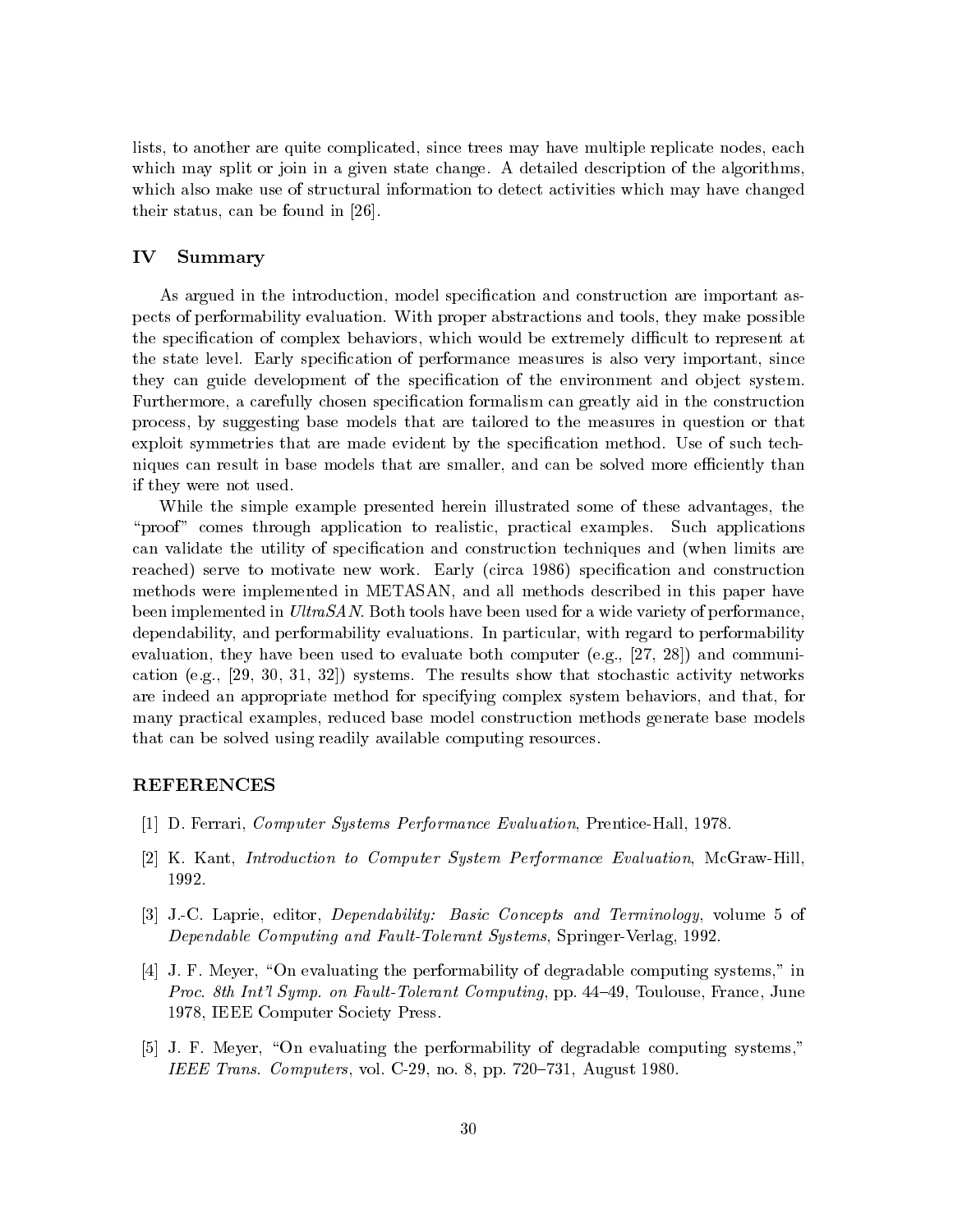- [6] J. F. Meyer, "Performability: A retrospective and some pointers to the future,"  $Per$ formance Evaluation, vol. 14, no.  $3/4$ , pp. 139–156, 1992.
- [7] E. de Souza e Silva and H. R. Gail, \Performability analysis of computer systems: From model specification to solution," *Performance Evaluation*, vol. 14, no. 3/4, pp. 157-196, 1992.
- [8] K. S. Trivedi, J. K. Muppala, and S. P. Woolet, "Composite performance and dependability analysis," *Performance Evaluation*, vol. 14, no.  $3/4$ , pp. 197-216, 1992.
- [9] B. R. Haverkort and K. S. Trivedi, "Specification techniques for Markov reward models," Discrete Event Dynamic Systems: Theory and Application, vol. 3, no. 2/3, , July 1993.
- [10] R. A. Howard, Dynamic Probabilistic Systems, Vol. II: Semi-Markov and Decision Processes, Wiley, 1971.
- [11] W. H. Sanders and J. F. Meyer, "A unified approach for specifying measures of performance, dependability, and performability," in Dependable Computing for Critical Applications, pp. 87-94, Santa Barbara, CA, August 1989.
- [12] W. H. Sanders and J. F. Meyer, "A unified approach for specifying measures of performance, dependability, and performability," in Dependable Computing for Critical Applications, pp. 215-238, Springer-Verlag, 1991.
- [13] M. K. Molloy, "Performance analysis using stochastic Petri nets," IEEE Transactions on Computers, vol. C-31, pp. 913-917, September 1982.
- [14] S. Natkin, Reseaux de Petri Stochastiques, PhD thesis, CNAM-PARIS, June 1980.
- [15] A. Movaghar and J. F. Meyer, \Performability modeling with stochastic activity networks," in Proceedings of 1984 Real-Time Systems Symposium, Austin, Texas, December 1984.
- [16] J. F. Meyer, A. Movaghar, and W. H. Sanders, "Stochastic activity networks: Structure, behavior, and application," in *Proceedings of International Workshop on Timed* Petri Nets, pp. 106–115, Torino, Italy, July 1985.
- [17] W. H. Sanders, Construction and Solution of Performability Models Based on Stochastic Activity Networks, PhD thesis, University of Michigan, 1988.
- [18] J. Couvillion, R. Freire, R. Johnson, W. D. Obal II, M. A. Qureshi, M. Rai, W. H. Sanders, and J. Tvedt, "Performability modeling with UltraSAN," IEEE Software, vol. 8, no. 5, pp. 69-80, September 1991.
- [19] W. H. Sanders and J. F. Meyer, \METASAN: A performability evaluation tool based on stochastic activity networks," in ACM-IEEE Fall Joint Computer Conference, pp. 807–816, Dallas, TX, November 1986, IEEE Computer Society Press.